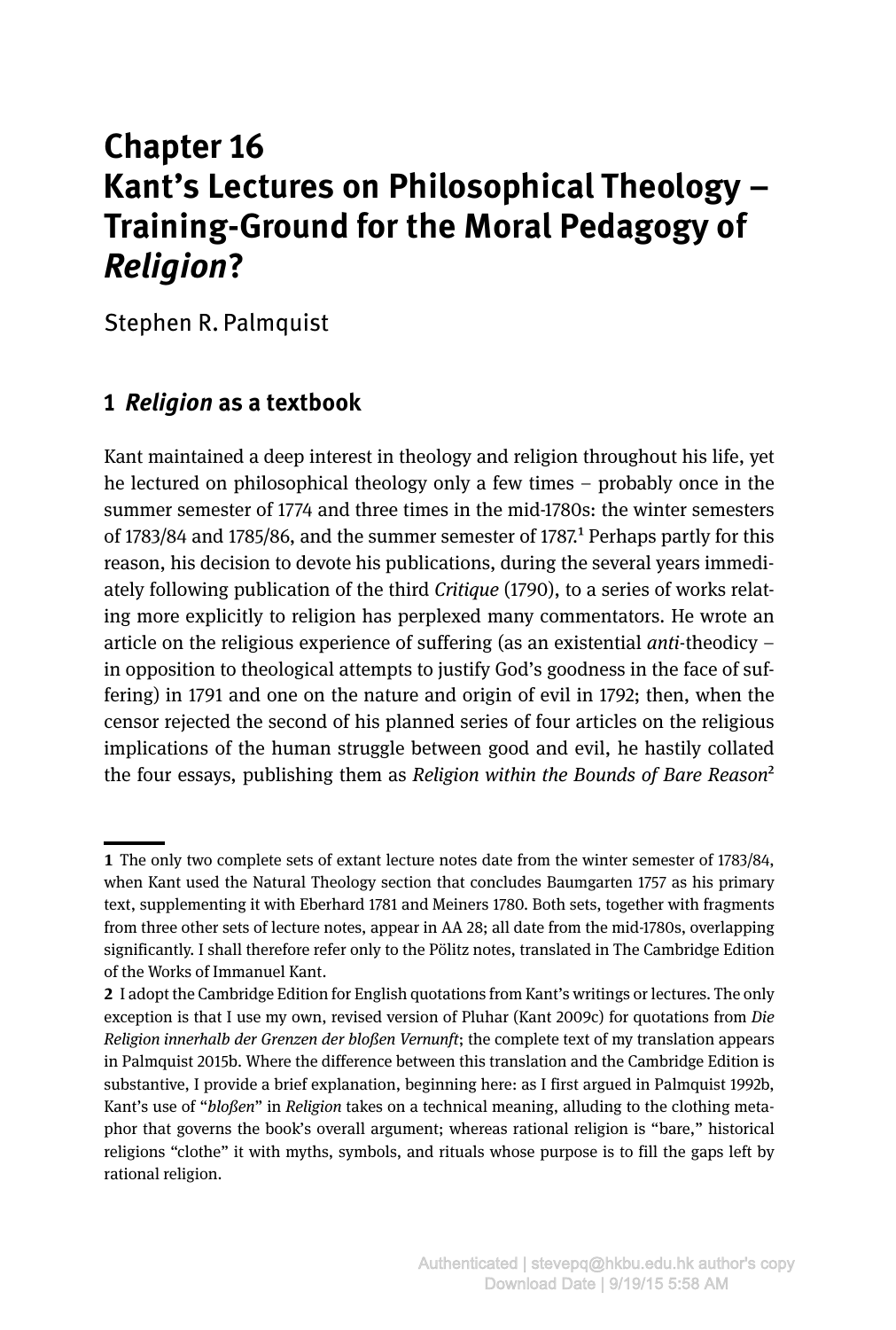in 1793. Confirming that his central concern had shifted to religion during these years, he followed with a significantly revised edition of *Religion*, less than a year later, and an essay on religious eschatology in 1794. Although this turn to religion immediately following the completion of the third *Critique* provides evidence for the claim that the religious and/or theological implications of his philosophical system had been a paramount concern from the outset (see Palmquist 2000, chapter I), it raises the question of why Kant never lectured on the subject of the philosophy of *religion* as such, nor continued lecturing on philosophical *theology*  in the 1790s.

Why would Kant turn his attention so explicitly to religious themes in the early 1790s, yet not continue to offer lectures on philosophical theology and/ or religion concurrently? One reason might have been that the religious censorship imposed by the new king would have made it quite risky for someone with radical ideas such as Kant's to lecture openly on such topics. Friedrich Wilhelm II had acceded to the throne in August of 1786, one year before Kant completed his last known course of lectures on philosophical theology. This is *certainly* why he did not lecture on the subject after 1794, for in October 1794 Kant "solemnly" declared, in reply to a letter of reprimand from Wöllner (the king's censor, who had warned him that his alleged disparagement of Christianity, in *Religion*, had violated the censorship law), that he would "henceforth refrain altogether from discoursing publicly, in lectures or writings, on religion, whether natural or revealed."3 Kant was willing to *write* on these contentious themes despite the political risk it obviously posed to him in the early 1790s, so why did he not wish to *lecture* on them as well, between 1787 and 1794?

A clue to answering this question can be found in the Preface to the first edition of *Religion*. After briefly outlining his position on the relation between morality and religion (including a modified version of his argument for the postulate of God as a necessary requirement for belief in the highest good), then defending the philosopher's right to address issues that are also the concern of biblical theologians (especially the proper interpretation of the scriptures they regard as divinely revealed), Kant concludes his prefatory remarks with an expression of hope that could be taken as a prediction (RGV 6: 10): theology degree courses ought to include,

upon completion of the academic instruction in biblical theology …– by way of conclusion, as required for the candidate to be fully equipped – a special course on pure *philosophical*

**<sup>3</sup>** See Kant's letter (number 642; in Br 11: 526–30) written sometime after 12 October 1794, which Kant himself published in the Preface of SF (7: 7–10).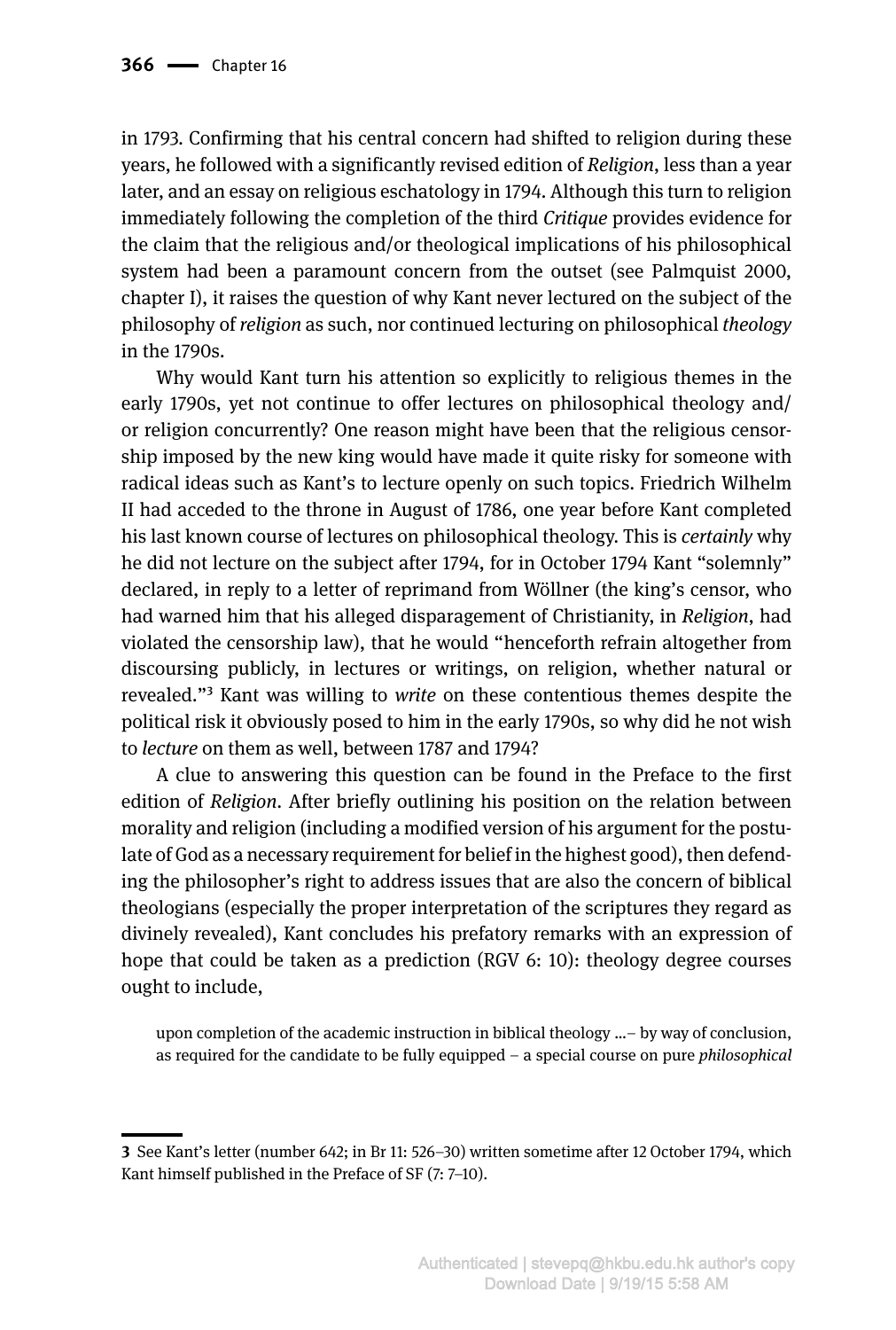doctrine of religion<sup>4</sup> (which makes use of everything, even the Bible), in accordance with a [set of] guidelines like, say, this book (or for that matter a different one, if a better one of the same kind is available).

Kant obviously did not regard the textbooks he used for his own previous lectures on philosophical theology as adequate to serve as the basis for the new kind of course he foresaw. His previous lectures, as we shall see in section 4, dealt primarily with philosophical *theology*, rather than with religion (whether natural or revealed) as such. The radical idea he advances here is that a new course, apparently *supplementing* the existing course on philosophical theology, should include training on how religious leaders should interpret empirical religion, potentially including *any* texts a given tradition regards as divinely revealed. That is, Kant appears to have grown weary of the standard approach to teaching philosophical theology and was formulating his own new approach to such a course; but without an approved textbook, he could not offer the lectures himself. *Religion* is his proposed textbook for that new course.

Having assigned Kant's *Religion* as the textbook for undergraduate Philosophy of Religion courses on numerous occasions, usually with good effect, I am surprised to find little evidence that Kant's immediate successors took his advice seriously. Although his theory of religion influenced the development of modern theology immensely (see, e.g., Dorrien 2012), I know of no theologians and even very few Kantian philosophers who have assigned *Religion* as a textbook for *any*  course, much less one aimed at training pastors and/or theologians. After putting this statement – that Kant thought of himself as engaged in the task of writing a textbook – into the context of his philosophical development over the preceding decade, my main goal in the following two sections will be to trace the pedagogical themes that permeate the text of *Religion*. I will then turn my attention in section 4 to a careful analysis of his lectures on philosophical theology, with two questions in mind: (1) Do the student notes to these lectures provide evidence that Kant followed his own, subsequently-articulated theory of moral-religious pedagogy when he lectured on this subject? (2) Do these notes provide evidence that Kant's views on moral pedagogy *within a religious community* were already taking shape in the 1780s? Before examining Kant's lectures, let us look first at the evidence that, even prior to the publication of *Religion*, Kant was keenly aware of the importance of religious pedagogy.

**<sup>4</sup>** The term Kant uses here, "*philosophische Religionslehre*," is identical to the title given to the Pölitz lecture notes. Whoever gave those notes this title probably assumed Kant was referring, here in RGV 6: 10, to his *own* previous lectures. However, as the context clearly indicates, his reference is to a *new* course, quite different from the one he had previously taught.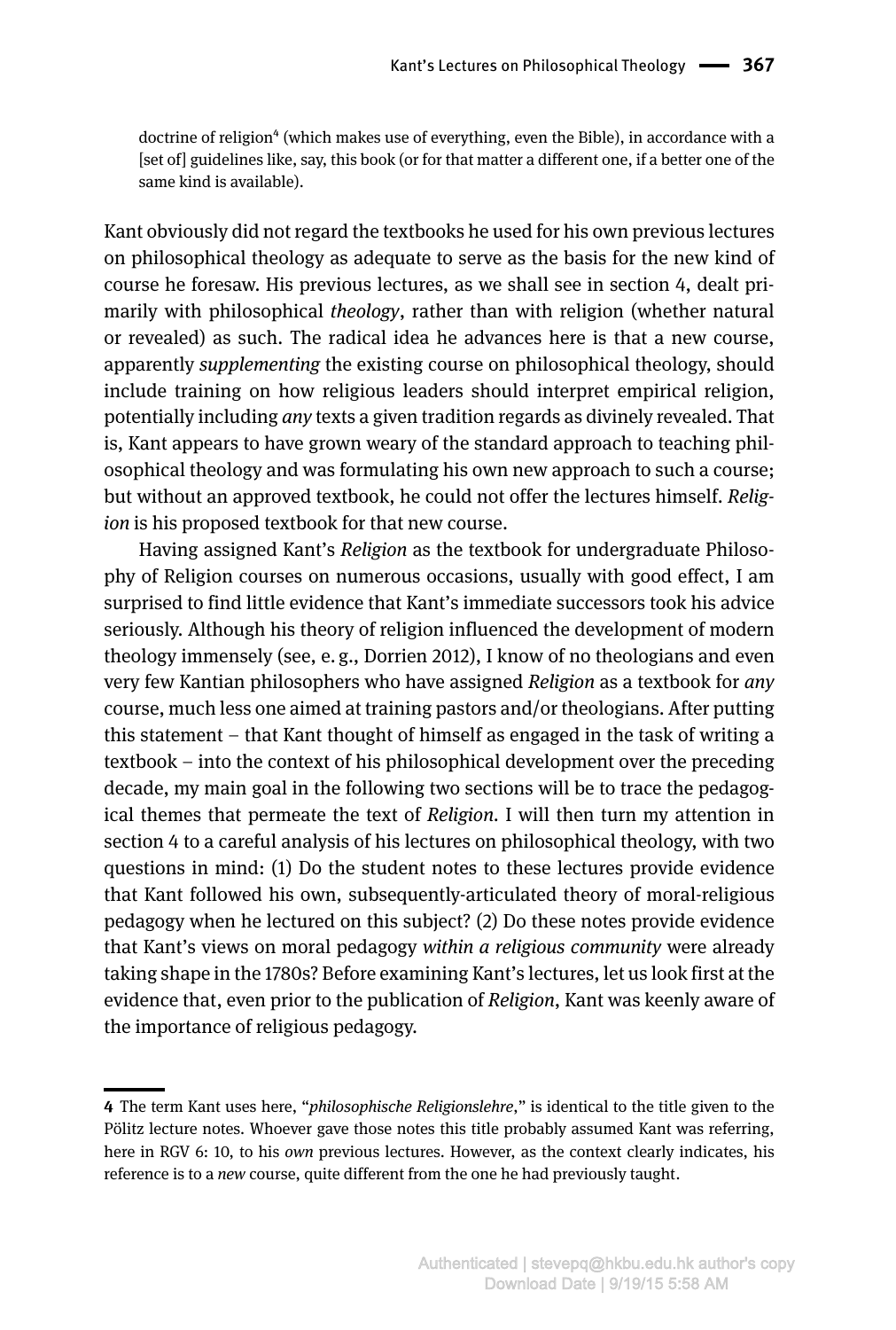### **2 Religious pedagogy as the key to enlightenment**

In a much-neglected footnote, tucked away in *Groundwork* II (GMS 4: 411n), Kant refers to an unanswered letter he received from Johann Georg Sulzer (1720–1779), in which Sulzer allegedly asked him why "the teachings of virtue, however much they contain that is convincing to reason, accomplish so little." Kant confesses: "By trying to prepare a complete answer I delayed too long." He is probably referring to Sulzer's letter dated 8 December 1770, written in response to Kant having sent his *Inaugural Dissertation* to him for comment. Sulzer's reply, complimentary but brief, surely disappointed Kant; the penultimate paragraph expresses the hope that Kant's "Metaphysics of Morals" will appear "soon" (Br 10: 112), then describes Sulzer's *own* work as an attempt

to resolve the question, "What actually is the physical and psychological difference between a soul that we call virtuous and one which is vicious?" I have sought to discover the true dispositions to virtue and vice in the first manifestations of representations and sensations, and I now regard my undertaking of this investigation as less futile, since it has led me to concepts that are simple and easy to grasp, and which one can effortlessly apply to the teaching and raising of children.

Sulzer became the highly influential Director of the Berlin Academy's philosophical division in 1775, but died in 1779.

Although Kant's memory in 1785 appears to have been inaccurate – Sulzer's letter from nearly fifteen years earlier refers not to the *failure* of moral education but to the potential *benefit* that Sulzer's own work in moral philosophy might have for pedagogy – Kant's belated public response tellingly reveals that, at least at this time (during the very period when he lectured most frequently on philosophical theology), Kant was deeply concerned about the role *moral education* plays in an enlightened society. He writes:

my answer is simply that the teachers themselves have not brought their concepts to purity, but, since they want to do too well by hunting everywhere for motives to moral goodness, in trying to make their medicine really strong they spoil it. For the most ordinary observation shows that if we represent … an action of integrity done with steadfast soul, apart from every view to advantage of any kind in this world or another and even under the greatest temptations of need or allurement, it leaves far behind and eclipses any similar act that was affected in the least by an extraneous incentive; it elevates the soul and awakens a wish to be able to act in like manner oneself. Even children of moderate age feel this impression, and one should never represent duties to them in any other way. (GMS 4: 411n)

Kant *blames* the failure of moral education to accomplish its task on a strategy Sulzer himself had adopted. Given his influential position, it may not have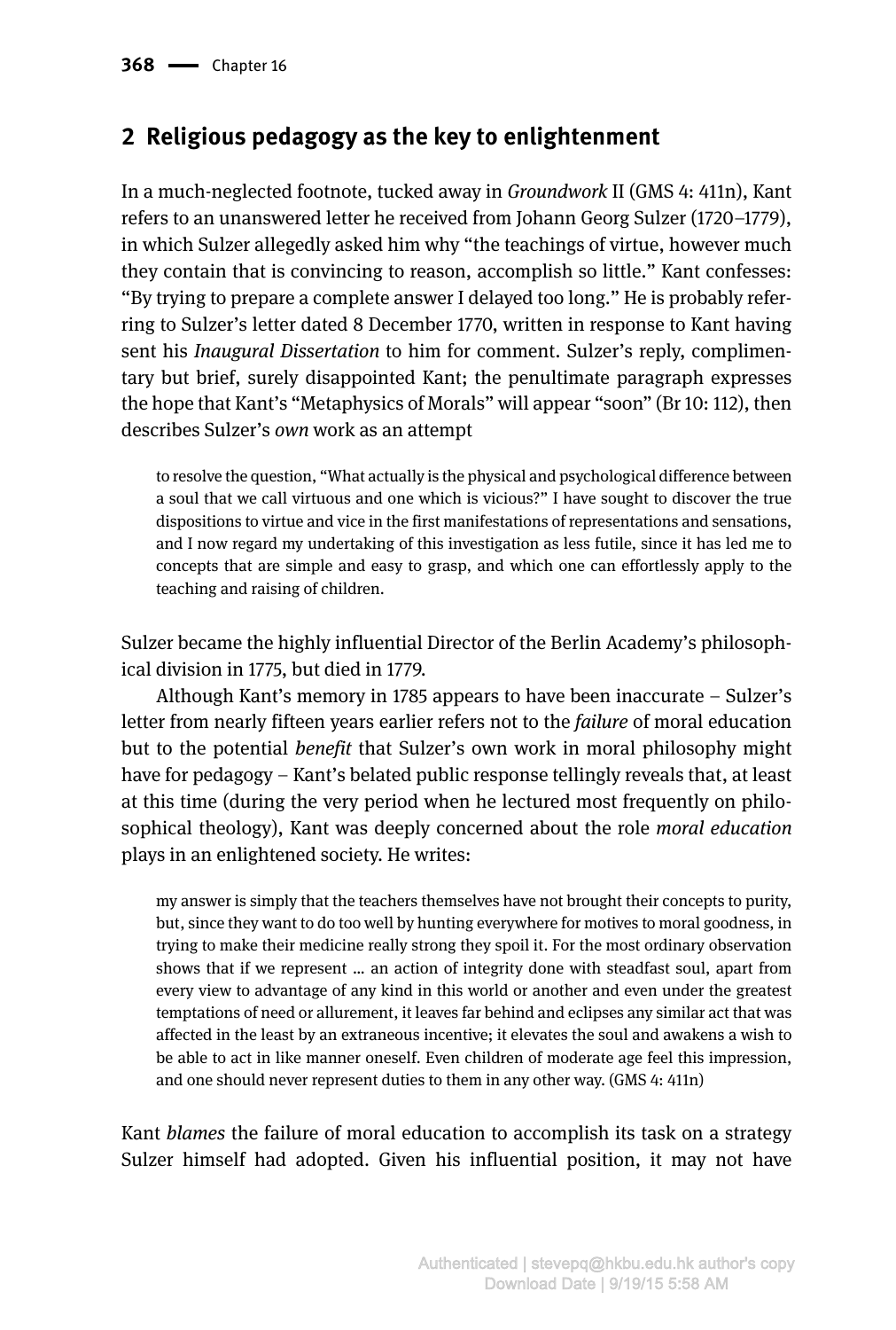been accidental that Kant waited until after Sulzer's death to offer this cutting response. Indeed, Kant lectured on the philosophy of education four times from 1776 to 1787; so we must keep in mind throughout this chapter that, during the main period when he lectured on philosophical theology, Kant was at the same time serving as a teacher of *potential future teachers*.

One year before publishing *Groundwork*, Kant had addressed a closely related issue even more explicitly. In "An Answer to the Question: What Is Enlightenment?" Kant states that "the main point of enlightenment"  $-$  i.e., the area where people are most in need of "emergence from their self-incurred minority" (i.e., immaturity) – consists "chiefly in *matters of* religion" (WA 8: 41). His argument indicates that he is thinking primarily of religious *education*: in order for enlightenment to occur in any society, the first and foremost step is to *educate the clergy* so that they know how to promote enlightenment through properly educating those laypersons under their care. In WA Kant compares *un*enlightened priests to animal trainers who treat their church congregants as "domesticated animals" (WA 8: 35). The "[p]recepts and formulas" (WA 8: 36) of the typical church education program, he says, "are the ball and chain of an everlasting minority." For (WA 8: 38) "that the guardians of the people (in spiritual matters) should themselves be minors [i.e., immature] is an absurdity that amounts to the perpetuation of absurdities."

What has rarely been noticed by interpreters is that, nine years after publishing his masterpiece on defining enlightenment, Kant was planning to devote another article to the very theme that was foreshadowed by its 1784 precursor: religious education. Perhaps the chief reason the sequel has been so neglected is that, due to the religious censorship in force during the early 1790s, Kant had to publish the follow-up article, initially planned as the *fourth* in his series of articles on religion, as the "Fourth Piece" in *Religion within the Bounds of Bare Reason*. In that position, it has tended to be eclipsed either by the controversial defense of the new theory of the "radical evil" in human nature, advanced by the First Piece (the only one of the four essays that was successfully published in a journal), or by the even more controversial account of how human beings might combat such evil through "practical faith" in the "archetype [*Urbild*]" (RGV 6: 61) of perfect humanity (the essay whose rejection by the censor led Kant to compile all four essays hastily and publish them as *Religion*), or by the enticing depiction of an "ethical community" that might someday develop to such an extent that it could become the vehicle for "the founding of a kingdom of God on earth" (RGV 6: 93), as he argues in the Third Piece. Although Kant's pedagogical intentions for the Fourth Piece (and to some extent, for the whole book) may not be entirely transparent, he does not *hide* them. Rather, the ultimate goal of this new academic discipline, for which *Religion* was to be the first (potential) textbook, is to train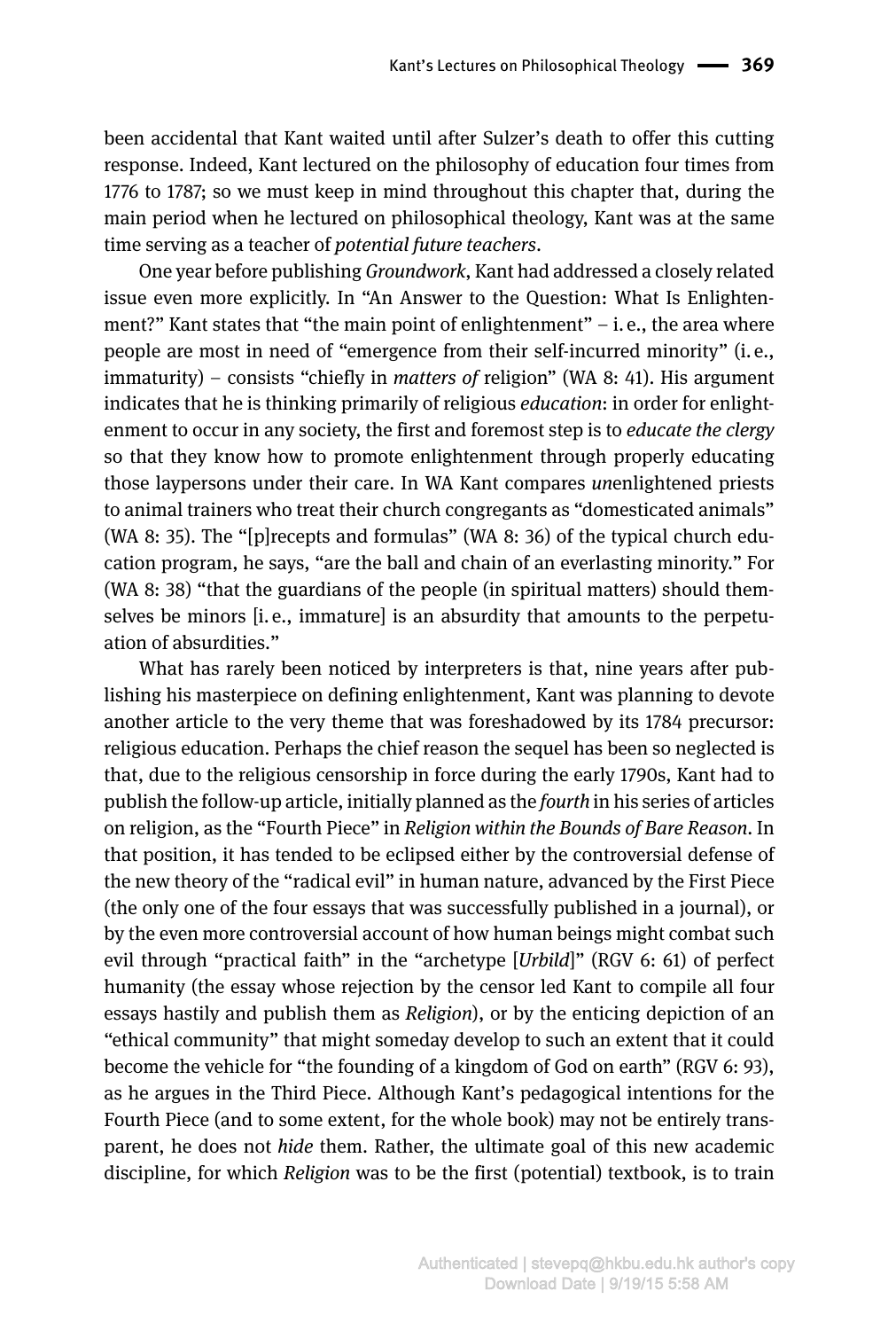future clergy to be philosophically sound in their approach to teaching religion to the masses. Once we recognize this as the chief goal of *Religion*, the widespread neglect of the Fourth Piece, where the pedagogical purpose of the overall project becomes explicit, can be recognized as a serious lacuna in the literature.<sup>5</sup>

In WA Kant had argued that the *primary* reason the masses remain in a perpetual state of "minority" is that their religious "guardians" (i. e., the clergy) hold a false conception of their role. Chief among the problems he exposes is the notion that the clergy are trained to believe the rules of their particular sect provide an unchanging and static set of dogmas that are to be blindly obeyed. Challenging this common assumption, Kant suggests that, while clergy should indeed be required to expound their denomination's received dogmas when they are speaking in their "private" capacity, as employees of the church, they should also be encouraged to think for themselves and to *critique* those same doctrines in their capacity as "scholars" (WA 8: 37 f.). That is, on the assumption that clergy will have had a university education in theology and will therefore maintain some interest in theological scholarship throughout their career, Kant in 1784 was already imagining that they ought to take, as part of their formal training, a course on how to educate the laity so that non-scholars *too* can be liberated to think for themselves. *Religion* in general (particularly its Fourth Piece) is the realization of Kant's dream of designing a textbook for a course that would educate religious educators, since the latter are, according to Kant's own explicit assessment, the most important guardians of enlightenment.

My *Commentary* on *Religion* (Palmquist 2015b) highlights this pedagogical theme, especially as elaborated in the Fourth Piece. Before devoting section 3 to a detailed examination of the latter, let us conclude this section with an overview of how pedagogical themes also permeate the first three Pieces. In the second edition Preface (RGV 6: 12 f.), Kant clarifies that the second of the two "experiments" (*Versuchen*) he conducts throughout *Religion* consists in the examination of a specific religious tradition and its scripture (for which Kant chooses Christianity and the Bible), to assess whether and to what extent its "teachings [*Lehren*]" can be interpreted consistently with the first "experiment," described in the first Preface (RGV 6: 10), of identifying the essential "teachings of bare

**<sup>5</sup>** One of the reasons Kant's focus on religious pedagogy in *Religion* has so often been overlooked is that his frequent use of the word "*Lehre*," best translated as "teaching" in most of its occurrences, has usually been translated as "doctrine" – a word that makes Kant's focus in *Religion* seem more theological than religious. In my Palmquist 2015b translation, I use "doctrine" for "-*lehre*" only when it occurs in compound words, such as "*Religionslehre*" ("doctrine of religion"); in the latter cases the context tends to be more theological and academic than religious and pedagogical.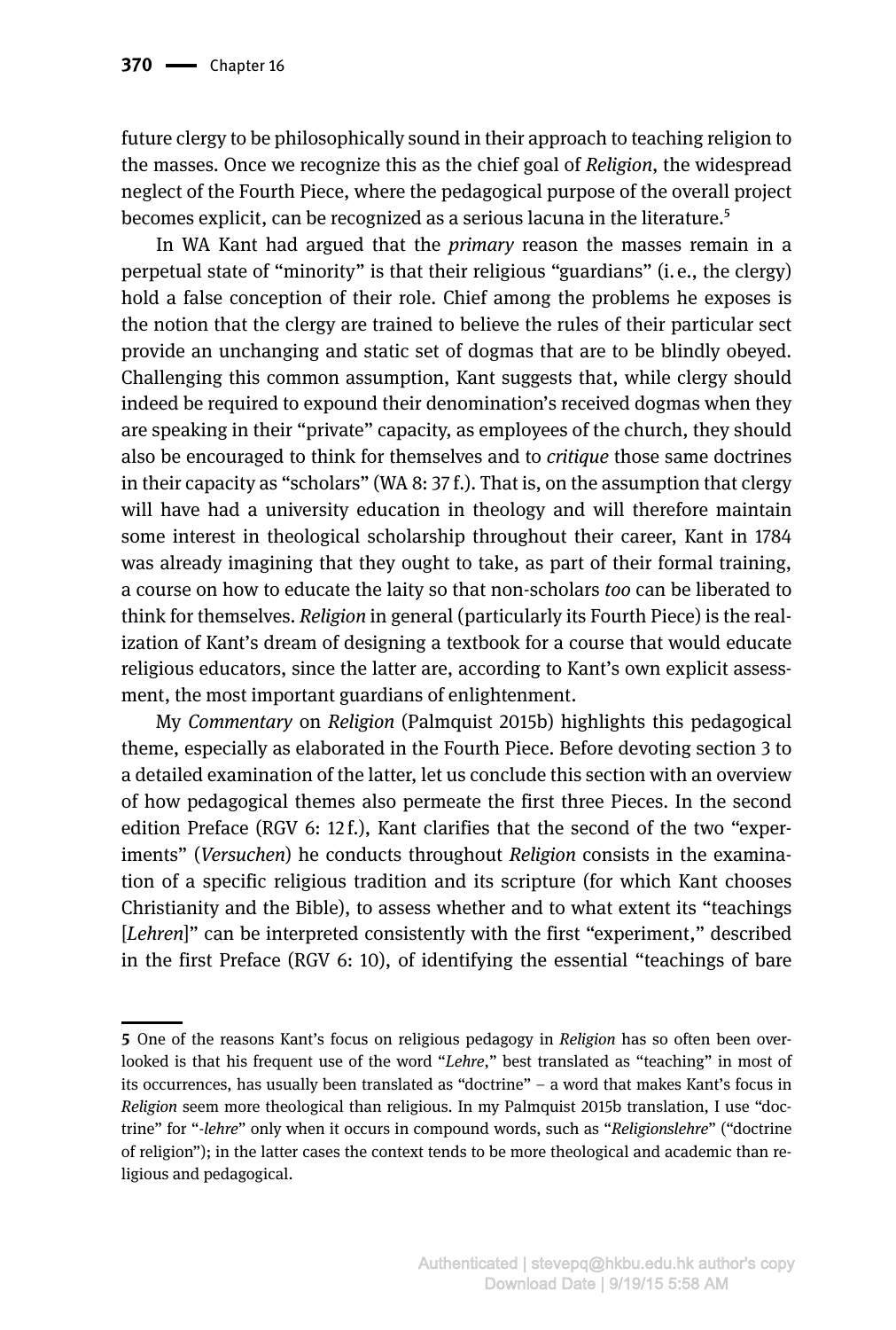reason" that constitute a rational (universal, natural) religion that might potentially be united with various historical religions. Kant's focus in both prefaces on interpreting Christian teachings in a way consistent with philosophical teachings is *prima facie* evidence of the book's pedagogical purpose.

The reason this purpose has so often been overlooked may be that the theory of evil defended in the First Piece makes no reference to this goal until the concluding sections, after Kant's *philosophical* (first experiment) argument has been fully elaborated (see Palmquist 2008b). Thus, Section IV warns biblical theologians (i. e., the clergy-in-training whom Kant imagines will be taking this new course) that the Christian doctrine of original sin must be interpreted as referring to the "rational origin" of evil, as set out in the previous three sections, not the "temporal origin" (RGV 6: 39); they must therefore avoid "envision[ing] it as having come to us by *inheritance* from the first parents" (RGV 6: 40). In place of this traditional interpretation, Kant offers a *symbolic* interpretation of the biblical account of the fall. Section V (recast in the second edition as part of a new "General Comment" to the First Piece – possibly due to a printer's error [Palmquist 2015b: 120 n. 74, 144 f.]) then sketches his rational theory of moral reformation. As the argument reaches its climax (RGV 6: 48), Kant (perhaps alluding to Sulzer's position) insists that

the moral education of the human being must start not from the reformation of mores but from the transformation of the way of thinking and the founding of a character, although it is customary to proceed differently and to fight against vices individually but to leave their universal root untouched.

He then goes on to apply this explicitly to the kind of education clergy must oversee in the context of religious education in churches (RGV 6: 48):

indeed, children are capable of discovering even the slightest indication that spurious incentives are mixed in, in which case the action instantaneously loses all moral worth for them. This predisposition to the good is cultivated incomparably by adducing the *example* even of good human beings (concerning the lawfulness of the action) and letting one's moral apprentices judge the disingenuousness [*Unlauterkeit*] of some maxims from the real incentives of their actions; and this predisposition passes over into the apprentices' way of thinking, so that *duty* merely by itself starts to obtain in their hearts a noticeable weight.

Kant is encouraging clergy-in-training to take advantage of the natural ability children have to detect unfair situations, by not focusing their religious education on "*admir[ing]* virtuous actions" per se (RGV 6: 48); instead, biblical stories should be used to cultivate a child's innate awareness of the difference between right and wrong *motives*.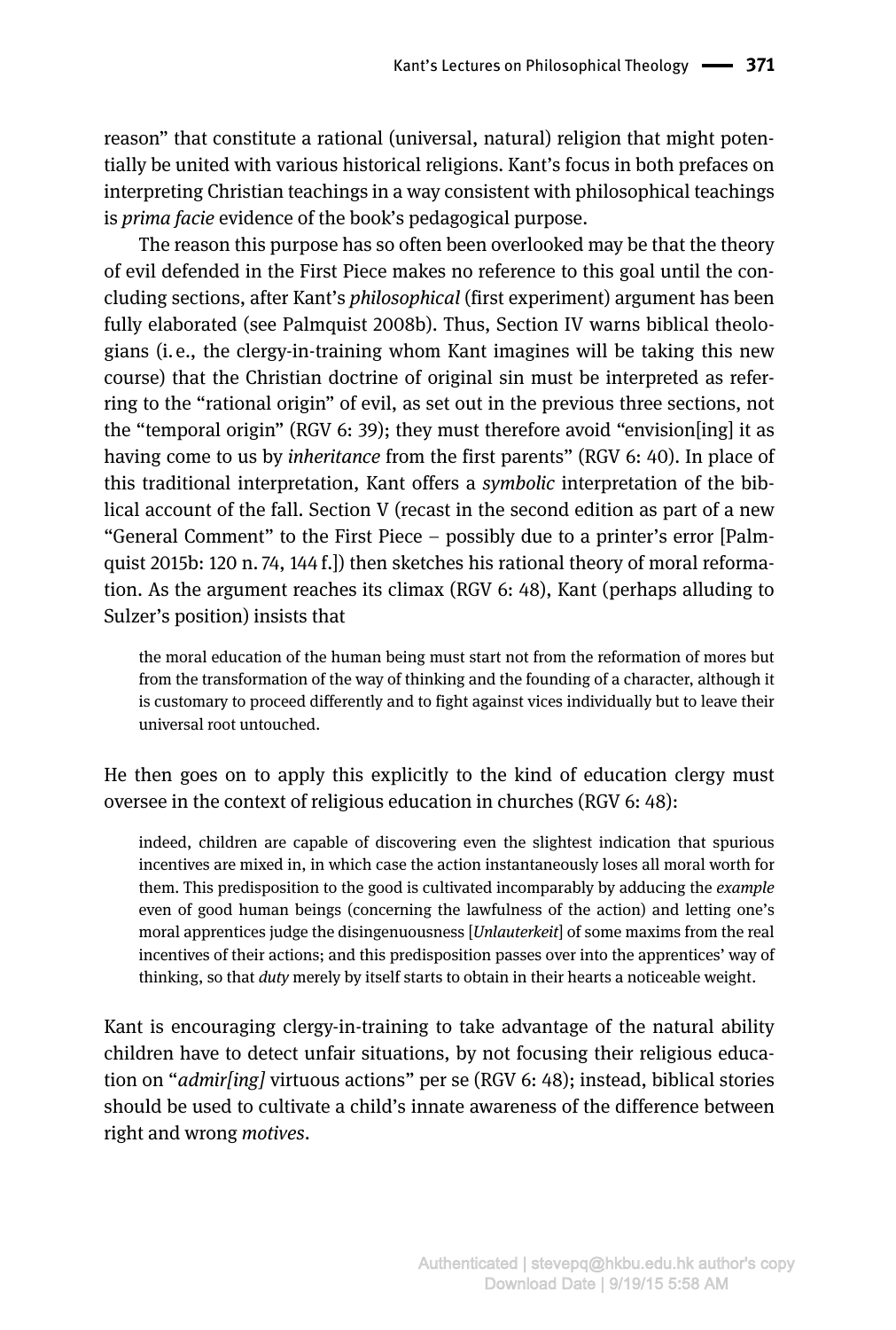The Second Piece follows a similar pattern: after some introductory remarks clarifying how Stoic attempts to cultivate virtue go astray, Kant devotes most of the two main Sections to the elaboration of his philosophical theory of redemption, offering his theology-student readers frequent advice as to how various biblical texts can be interpreted in philosophically respectable ways. When read in light of the book's overall pedagogical theme, the Second Piece can be seen as *affirming* pedagogically sound ways of interpreting numerous traditional Christian doctrines, including divine grace (Palmquist 2010) and even Jesus's divine nature (Palmquist 2013). That Kant's main aim is to influence how clergy-in-training will teach their congregants becomes evident in a lengthy footnote (RGV 6: 69–71) dealing with various "children's questions" (RGV 6: 69n), such as whether it might be most "prudent" to live selfishly with the intention of converting to the good just before death. Kant explicitly rejects the legitimacy of the tendency some ministers have, to delude a dying person who has lived a wretched life into believing that a few magic words uttered just before death can result in salvation; instead, ministers should boldly but lovingly urge the dying to do whatever remains in their power to set right the wrongs they have done. Evidence that this pedagogical application was at the forefront of his mind is that in the second edition Kant adds a second footnote at the end of Section One, urging clergy that a dying person's "conscience should rather be *stirred up* and *sharpened*," and issuing a dire warning to clergy who ignore his advice: "to give, in place of this, opium for the conscience, as it were, is to incur guiltiness against [this person] himself and against others surviving him" (RGV 6: 78n). Similarly, his discussion of miracles in the second General Comment includes an explicit reference to "the rational minister" (RGV 6: 87), who "will certainly take care not to cram the heads of those assigned to his spiritual care with little stories [from books containing extravagant claims] and bewilder [*zu verwildern*] their imagination." On the previous page, he had proposed a specific maxim that "teachers of religion" ought to follow when considering an alleged miracle (RGV 6: 85n) – more evidence of his pedagogical focus. Indeed, Kant's main argument against relying on miracles is that this *paralyzes* reason: it interrupts reason's "familiar laws," yet without instructing reason "by any new law" (RGV 6: 86 f.), thus rendering rational education impossible.

The Third Piece, where Kant introduces his theory of the church as the historical vehicle for ushering in the "kingdom of God on earth" (e.g., RGV 6: 101, 131), is filled with allusions to the need for the "visible church" to be *instructed* by the "invisible" guidance of reason. He thus proposes four "requirements," or "marks, of the true church": "universality"; "integrity [*Lauterkeit*]"; "freedom" (both between church members and between the church and the civil government); and "unchangeability" of these four rational requirements, such that all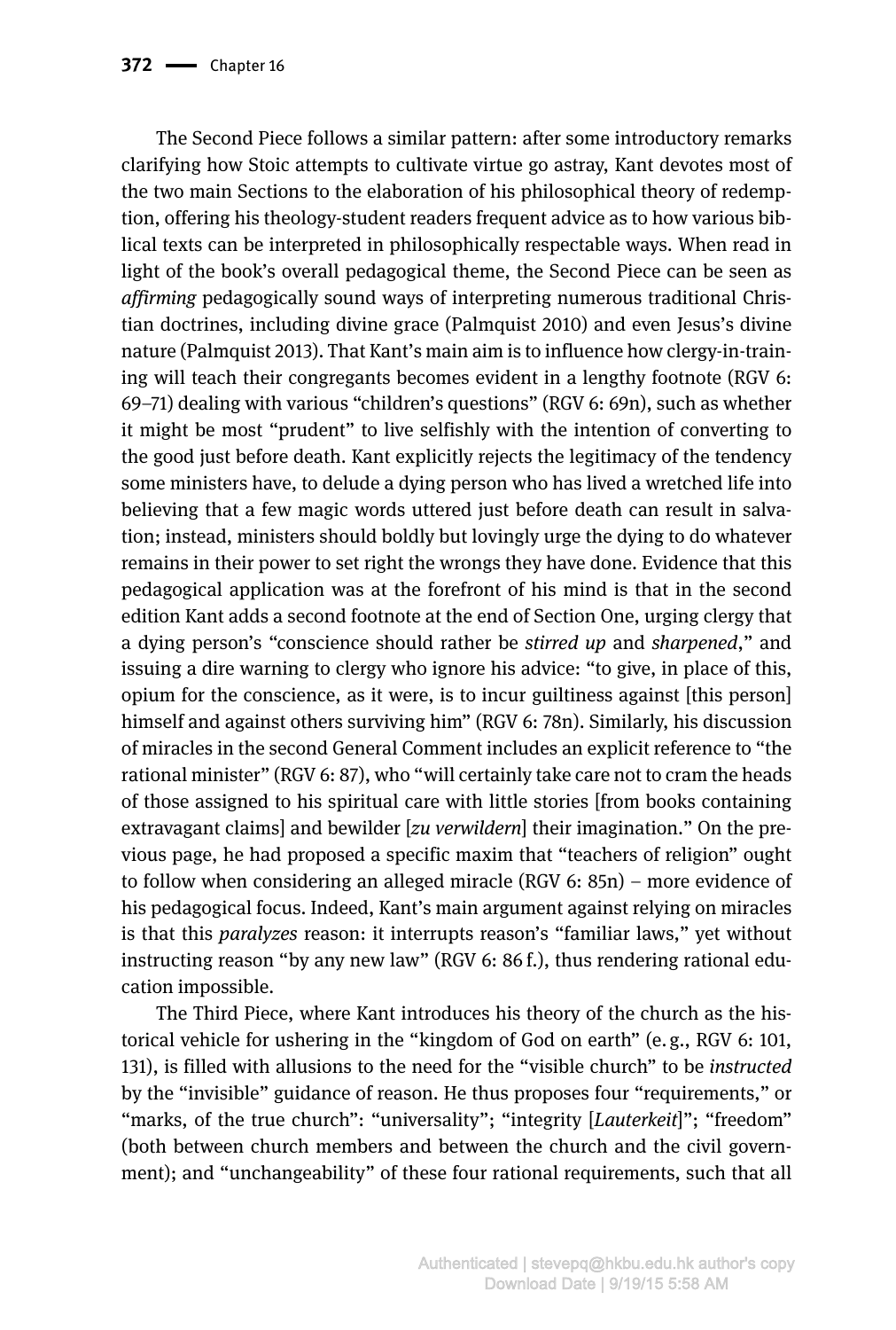*other* precepts of one's historical faith must be subject to revision (RGV 6: 101 f.). He then devotes an entire section of Division One to the task of defending a specific approach to biblical interpretation: although most clergy will have been educated in a university, where they will have learned various *theoretical* approaches to textual interpretation, their main focus as *pastors* should be on *moral* interpretation (RGV 6: 109–14).

In Division Two of the Third Piece Kant affirms the Bible's suitability for use in moral instruction within a true church (RGV 6: 132), but laments the stranglehold biblical theologians tend to have on interpretive methods. To solve this problem he introduces a "precept" (*Grundsatz*) of rational faith, whereby instruction in the *historical* content of the Bible "must always be taught and explained as aiming at what is moral" (RGV 6: 132). Kant is not asking clergy to *deny* the legitimacy of sacred history, but to employ it in their church teaching to *illustrate* virtue, thereby motivating their congregants to emulate such virtue in their own lives. To illustrate his respect for the importance of history in moral cultivation, while emphasizing what a weighty responsibility religious educators have, he adds a footnote suggesting that people are typically reluctant to be converted away from their childhood religion because we are, after all, ignorant regarding which religious tradition is ultimately "right" (RGV 6: 132n) – perhaps a hint that he still privately cherished certain core aspects of his childhood Pietism. It should come as no surprise, therefore, that the Fourth Piece places its primary focus on the contrast between clerical religion and a more meditative, quasi-Pietist approach to the teaching of church beliefs and rituals at the interface between godliness and virtue.

#### **3 Kant's guideline for training clerics in religious pedagogy**

Given its references to what Kant calls "pseudoservice," the Fourth Piece of *Religion* is often read as an entirely negative, outright rejection of traditional (at least organized, clerical) religion. While exposing pseudoservice is undoubtedly a major concern in this part of *Religion*, it is not the overriding theme. Rather, pseudoservice is the danger that the masses are exposed to *if* religious educators have not themselves been given a proper (philosophical) grounding in rational religion. Kant focuses on the *proper* role of the clergy in any church that retains them. The untitled introduction that opens the Fourth Piece addresses this issue explicitly: an enlightened church will *eventually* do away with clergy altogether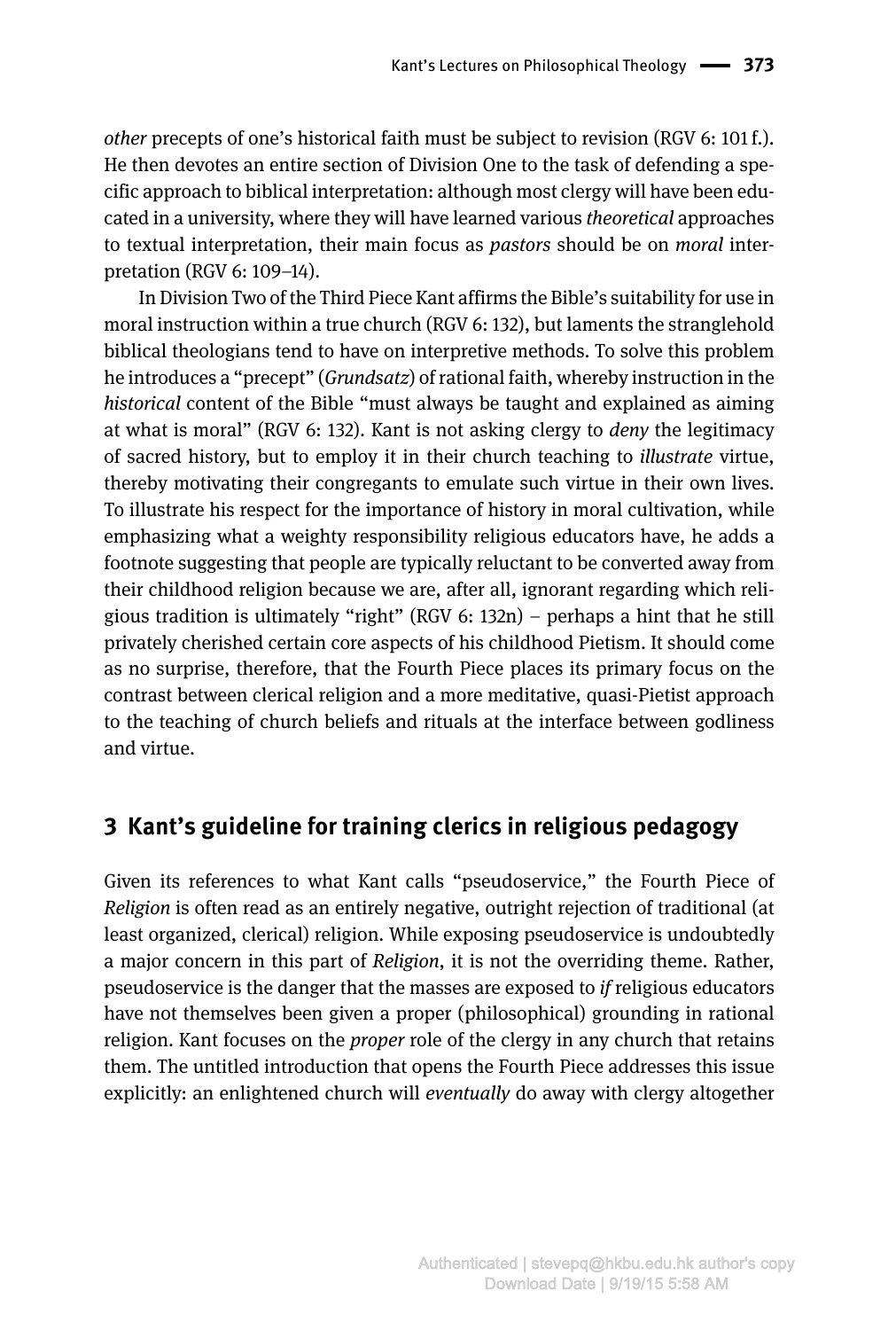(as in many forms of Pietism), for "priestery"6 is a demeaning tool of domination that frustrates the true purpose of religion by tending to *discourage* people from thinking freely. However, Kant assumes throughout the Fourth Piece that the historical evolution of religion is too young to dispense with clergy in the short term. Similarly, he had argued in WA that a *complete* lack of civil restrictions is not the best way to encourage free thinking in unenlightened people, since this would probably lead to the adoption of a new set of overly restrictive dogmas (i. e., the "medicine" of rules imposed by unenlightened members of a clergy-less church is likely to be worse than the "disease" of priestery that it sets out to cure); instead, the best way to encourage gradual enlightenment is to have a *balanced* set of statutory restrictions that paves the way for the right kind of free thinking (WA 8: 39 f.).

The Fourth Piece depicts the same situation as holding for the true church: having set as the ultimate goal the development of religious communities consisting of free-thinking members, whose mutual adherence to the four marks of the true church convinces them that clergy are *ultimately* dispensable, Kant provides guidelines for how churches that still employ clergy can avoid falling into error. Thus, after the first section of Part One of the Fourth Piece has offered a moral interpretation of the Gospels as containing "a complete [natural] religion,"7 the second section *defends* the need for historical religious communities to maintain a "scholarly" component to establish basic parameters for teaching the community's traditions. Section Two, entitled "The Christian Religion as a Scholarly Religion," establishes the precept that should guide the influence biblical scholars have on religious matters in a church: while good historical-critical scholarship is crucial for establishing *objective facts* pertaining to the Bible, properly educated clergy will ensure that in their role as pastors such scholarship remains *secondary*: in the true church, scholarly learning always serves only as a *means* to enhance moral religion, never as an end in itself. Particularly dangerous, Kant warns, is the tendency of some theologians (and so also, some clergy) to assume that, because the Bible is believed to consist of revealed propositions, any command found in a biblical text is *ipso facto* an end in itself – i.e., a universal human duty.

**<sup>6</sup>** This is Pluhar's translation (Kant 2009c) of the derogatory German term, "*Pfaffenthum*" (e. g., RGV 6: 130, 179), which has no exact English equivalent. The Cambridge Edition (Kant 1998b) uses "priestdom," following Greene and Hudson's translation (Kant 1934).

**<sup>7</sup>** RGV 6: 162. While interpreting the moral core of the Gospels, Kant does not lose sight of his pedagogical goal. At one point he laments that *religious teachers* have failed to take seriously Jesus' prohibition against taking oaths (RGV 6: 159n) – an essential feature of his own moral theory.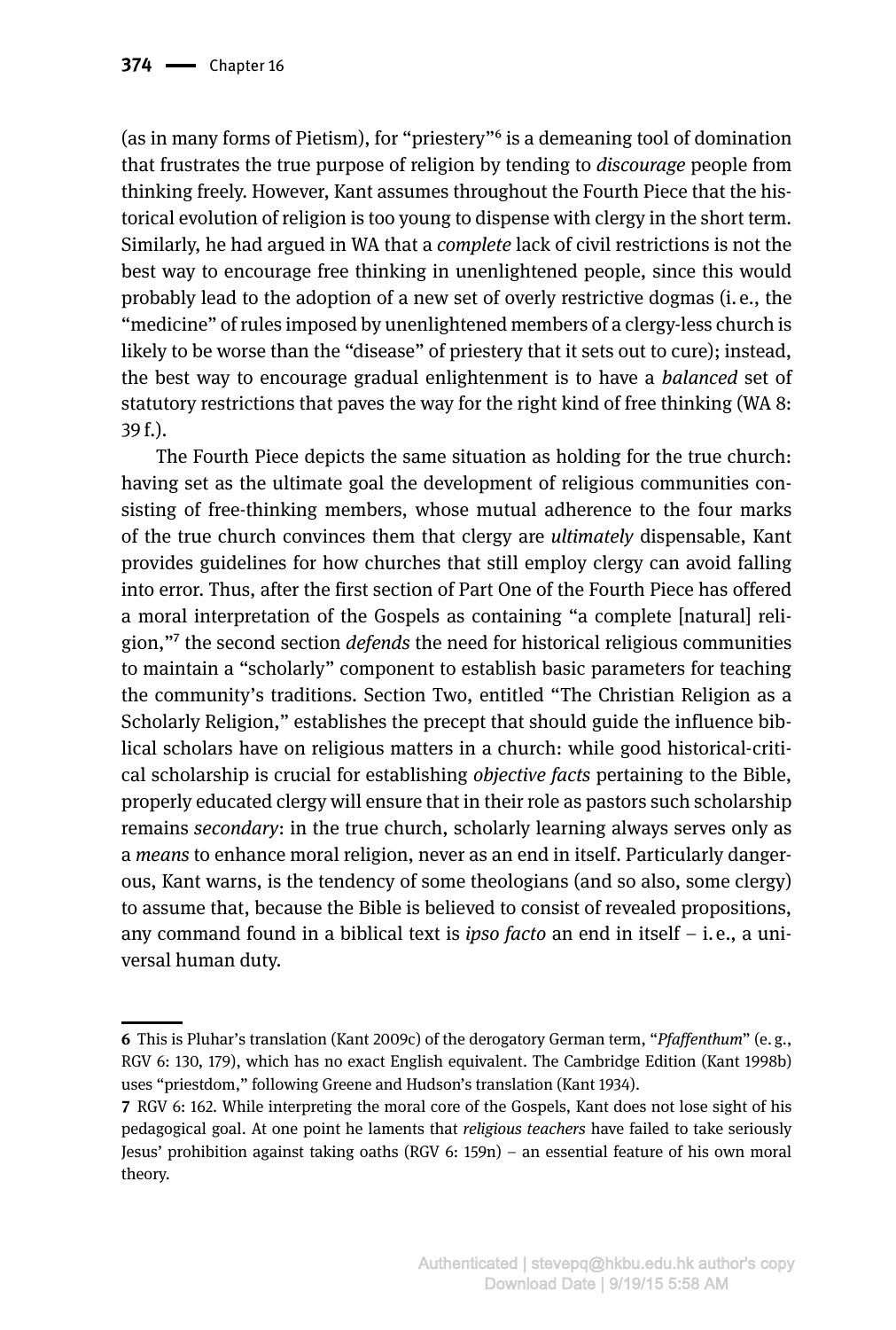Part Two of the Fourth Piece concludes the main text of *Religion* with four numbered sections, each offering a different angle on the nature or application of the foregoing precept, under the general rubric of how to avoid religious delusion. It might seem to any casual readers of *Religion* who have nevertheless been diligent enough to make it all the way through to these concluding pages that Kant is merely letting his mind wander, ending *Religion* with a random set of leftover thoughts.8 Quite to the contrary, these four reflections on his guiding precept for religious education *accomplish* the main pedagogical purpose Kant set for himself in *Religion*: they defend and justify the requirement that the clergy's power in the church be subordinate to the individual church-goer's *conscience*. Although the title of Part Two of the Fourth Piece, "On the Pseudoservice of God in a Statutory Religion" (RGV 6: 167), admittedly highlights the negative side of Kant's argument, Part Two's four sections are filled with constructive advice and admonitions for clergy charged with the task of educating the laity.

Following an introductory paragraph, § 1 argues that all religious delusion rests on a common "subjective basis": humans inevitably tend to think "that by everything that we do solely in order to please the divinity well … we prove to God our willingness to serve him as obedient … subjects, and hence we also serve God" (RGV 6: 169). This tendency is unavoidable because, as embodied beings, we cannot think of God without some "anthropomorphism": we *all* "*make a God for ourselves*" (RGV 6: 168). Probably in response to early criticisms of the first edition (see, e. g., the early book review translated in Palmquist and Otterman 2013), Kant added a footnote at this point in the second edition, explaining that such anthropomorphism "is in no way reprehensible," *provided* one "*makes* a *God* … according to moral concepts" (RGV 6: 168n). The key to avoiding "*idolatry*" is not to reject all anthropomorphism, but to ensure that people compare all their anthropomorphisms with the moral "ideal" (i.e., the archetype of perfection, provided by reason as the core of natural religion). In communities aspiring to approximate the true church, clergy may openly employ anthropomorphisms in their teaching, provided they discourage people from making the deluded attempt to use such symbolic constructions to manipulate God. Church teaching that encourages the latter, Kant warns, exhibits nothing less than a "hidden inclination to fraud" (RGV 6: 170).

Kant reiterates this point in §2, introducing a generally applicable precept of rational religion that "requir[es] no proof" (RGV 6: 170; original emphasis): "*Apart* 

**<sup>8</sup>** For example, Firestone and Jacobs devote less than four pages (2008: 228–31) to the crucial arguments in *Religion*'s concluding 36 pages, passing them off as a mere "catalogue of … excesses that are of little concern to" the identification and understanding of *Religion*'s main purpose.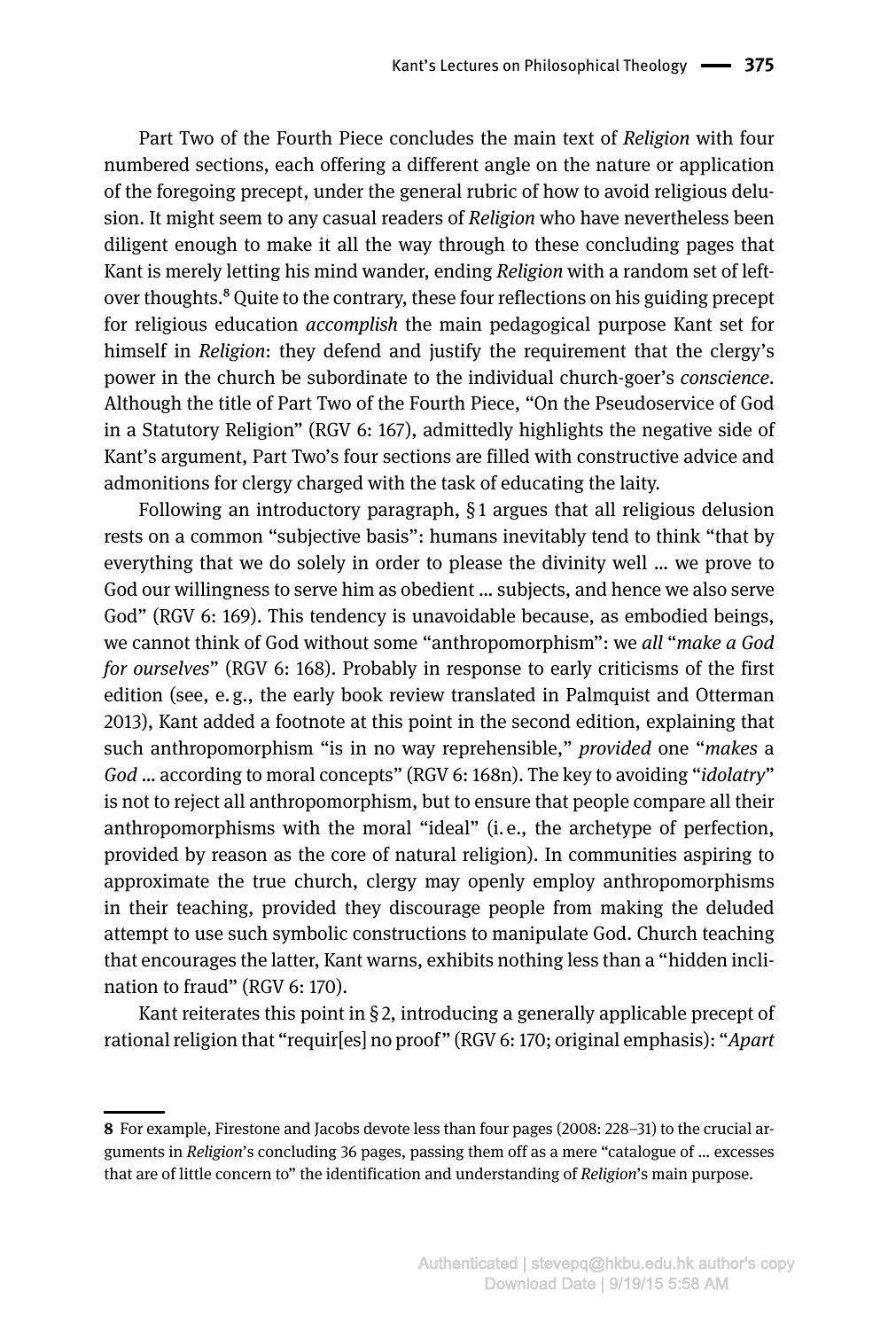*from a good lifestyle* [Lebenswandels]*, anything further which the human being supposes that he can do to become satisfactory* [wohlgefällig] *to God is a bare religious delusion and a pseudoservice of God*." This precept does not require clergy to *abolish* all religious ritual, but does require them to educate the laity to use rituals and symbols correctly, as historically-conditioned "clothing" for rational religion that empowers people to experience moral reformation. Having been educated in a strict Pietist school, Kant does not mince his words: a "church" (i.e., its clergy) that "proclaim[s] … a mystery as revealed," daring to claim that merely "*believing* this revelation … and *confessing* it" *suffices* to make a person "satisfactory to God," is guilty of nothing less than *extortion* (RGV 6: 170). *However*, in line with the oft-overlooked positive pedagogical aim of the Fourth Piece, Kant adds that reason nevertheless offers "comfort" to the people (RGV 6: 171): clergy should be quick to focus on the moral symbolism of scriptural accounts of salvation, and slow to claim any *theoretical* understanding of "what this relation of God to the human being is in itself." Any church  $-$  i.e., the clergy who lead it  $-$  daring to assert *knowledge* of how "God complements that moral lack in the human race" so confidently as to be willing "to sentence to eternal reprobation all human beings who do not know this means of justification" is, ironically, putting *itself*  in the position of "the unbeliever" (RGV 6: 171) by absurdly attempting to use human concepts and rituals as an excuse to avoid "a good lifestyle" (RGV 6: 172). The responsibility of enlightened clergy is to teach people the difference between the delusions of "pious play-acting and do-nothingness" and the "virtuous conviction [that] is occupied with something *real* [and] that by itself is satisfactory to God" (RGV 6: 173). Only thus can clergy avoid promoting the twin dangers of *superstition* and mystical *delirium* (*Schwärmerei*; see note 12), whereby churchgoers claim to be able to identify and even *influence* the mysterious workings of divine grace (RGV 6: 174 f.).

In § 3 Kant's polemic against unenlightened religious teachers reaches its climax, as he unhesitatingly rejects any pedagogical strategy that passes off deluded religious concepts as revealed truths. He warns that clergy who fail to heed the subtle but revolutionary pedagogy he is recommending will end up creating churches whose religious practices are not essentially different from those exhibited by primitive tribes – the difference lying only in the sophistication of the methods used in attempting to control God (RGV 6: 175–8). Yet even here Kant's aim is far from being *anti*-religious, for he exclaims (RGV 6: 179; emphasis added): "So much depends, *when one wants to bind two good things*, on the order in which one binds them!" He is not charging unenlightened clergy with deliberately infecting their congregants with *evil*. Rather, their mistake is subtle: instead of teaching people that doing what is right gives us good reason to hope God will be satisfied with us, they reinforce the natural human tendency to believe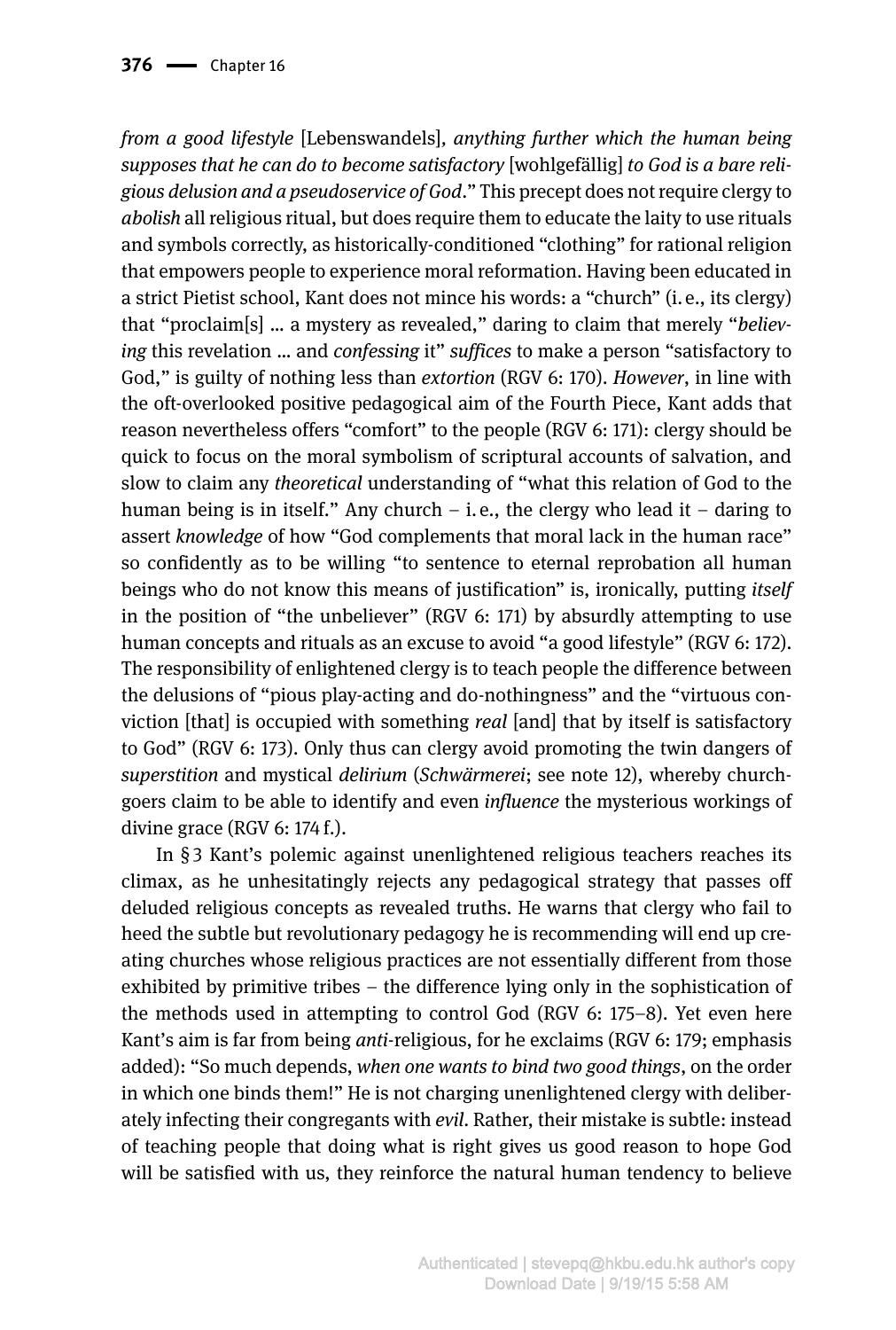that doing something *merely* to please God will persuade God to *make us* good, quasi-magically, even if our moral character remains as evil as ever; "true *enlightenment* consists" in reversing this deluded trend in religious pedagogy (RGV 6: 179) – just as Kant had claimed in WA. Borrowing a metaphor from Matthew 11:30, Kant assures his readers that the "yoke" of universal, moral religion is far lighter than that of "statutory law" imposed by the clergy in a typical church: whereas the former *frees* people to obey the moral law, the effect of the latter is "that conscience is burdened" (RGV 6: 179). Kant labels this church structure, whereby the clergy dominates "the multitude" by imposing "revealed" statutes on them, *priestery*. It can dominate even "the national regime" through a form of *mind*-control, by claiming to govern people's *spiritual* destiny (RGV 6: 179 f.). In contrast to such "counter-intuitive" teaching, making "the law of morality" the core of one's religious teaching "is as obvious to every human being … as if it were literally written in his heart" (RGV 6: 181). *Starting* from the moral rather than the historical in one's pedagogy does not destroy historical religion; rather (RGV 6: 182), "the moral–faithful person is … also open to the historical faith insofar as he finds it conducive to the animation of his pure religious conviction [*Religionsgesinnung*; see note 14]." Both "in the first instruction of youth and even in the pulpit discourse," it is far more natural and even more prudent "to propound the doctrine of virtue before the doctrine of godliness" (RGV 6: 182). For this enlightened pedagogy instills a "virtue-motivated courage to stand on one's own feet" that will be "strengthened by the subsequent doctrine of propitiation" (e.g., the biblical teaching concerning Jesus' sacrificial death), whereas the old approach to religious pedagogy instills fear, anxiety, and passivity (RGV 6: 183).

The main text of *Religion* concludes in § 4 with Kant's most comprehensive account of the proper role of conscience in religious education. This section might seem particularly out of place to interpreters who think Kant's general goal in *Religion* and/or his specific goal in the Fourth Piece is primarily negative.9 If the book's goal were to destroy traditional religion, or if the Fourth Piece's goal were to discount the possibility of *any* meaningful religious practices, why would Kant end with such moving reflections on the religious significance of conscience? He ends on this high note because the trajectory of the whole book leads to this singular conclusion: in a congregation that has set itself on the archetypal path whereby it aims to *become* a manifestation of the true church, the clergy will not lull the people to sleep but will serve as a gadfly, pestering the laity to the point of annoyance, if necessary, in hopes of motivating them to look into the depths

**<sup>9</sup>** See, e. g., Pasternack 2014: 215 f.; cf. note 8 above. DiCenso 2012 is one of the few commentators to recognize moral pedagogy in a religious context to be a core feature of *Religion*.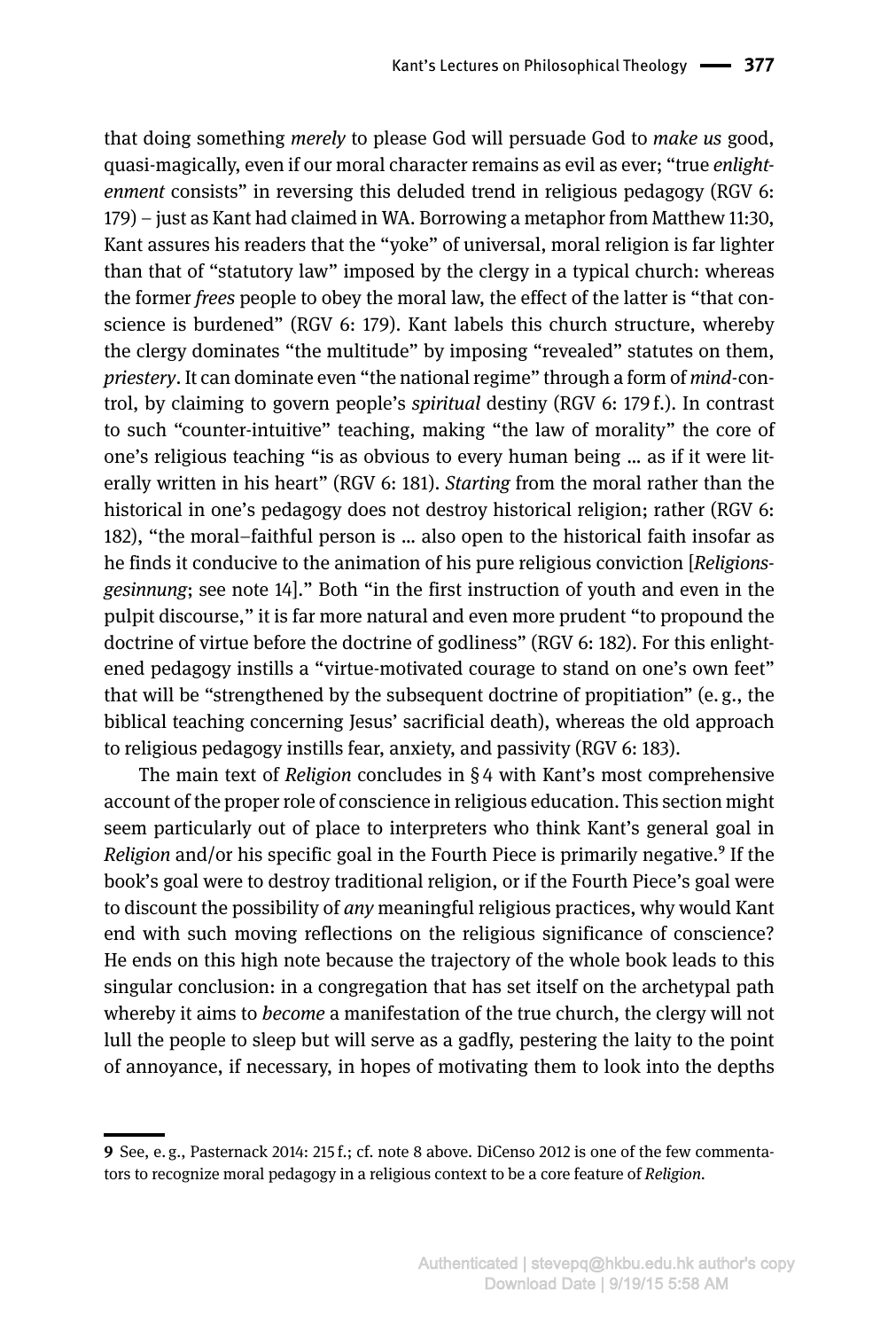of their hearts and emulate the archetype of perfect humanity, whose nature is best expressed in terms of the *logos*, "the *Word* (the Become!)."10 In § 4 Kant offers frequent and explicit advice to clergy regarding how they should accomplish this goal – far too much to summarize in an essay of this length. Instead of going into such detail, let it suffice to say that the key to true religion for Kant is to form communities united by the agreement that everyone is free to *consult their own conscience*, with the role of the enlightened clergy being to instill *this skill* in the people; conscience takes priority over any and all claims regarding the priority of historical facts, dogmas, or rituals relating to one's own religious tradition. For the latter exists to serve the former, not vice versa.

*Religion* concludes with the fourth of a series of General Comments, each of which deals with a specific set of borderline concepts, or "parerga," that inevitably arise for anyone who, like the clergy Kant is hoping to prepare for philosophically-enlightened guidance of religious communities, seeks to explore the interface between rational (moral) religion and their own historical faith. The first three General Comments dealt with religious experiences of being touched by grace, with miracles, and with mysteries of the faith such as the Trinity – all key concerns for any philosophically-minded pastor. The fourth General Comment then explores four examples of rituals that clergy typically encourage the laity to practice: prayer, churchgoing, baptism, and communion. Kant focuses in each case not on denying the legitimacy of the ritual's traditional interpretation, but on showing clergy how to portray the *rational purpose* of each ritual in such a way that it will serve as a tool for *animating* moral convictions rather than stifling them. While some commentators (e.g., Green 1979) complain that Kant poorly reflects the historical richness of these rituals in Christian tradition, his response would be that clergy-in-training do not need a *philosopher* to teach them the details of their own historical tradition! In this concluding section, Kant therefore sticks resolutely to his goal: instilling in his readers, many of whom he hopes will be pastors-in-training, the enlightened need to preserve morality at the core of each ritual.

Before we examine Kant's lectures on philosophical theology, a word of clarification is needed. In *Religion*'s second Preface Kant cautions that the

**<sup>10</sup>** The Cambridge Edition (Kant 1998b) follows Greene and Hudson's highly misleading translation of Kant's "*das Werde*!" (RGV 6: 60) – his parenthetical interpretation of the divine *logos* – by rendering it as "the *Fiat*!". Pluhar's "the *Let it be so*!" (Kant 2009c) is closer to the German, but still misses the term's pedagogical thrust: authentic religion, like duty herself, bids us always to strive to *become* the person we are meant to be. I omit the italics, as neither AA nor Kant's two original editions emphasize the parenthetical words.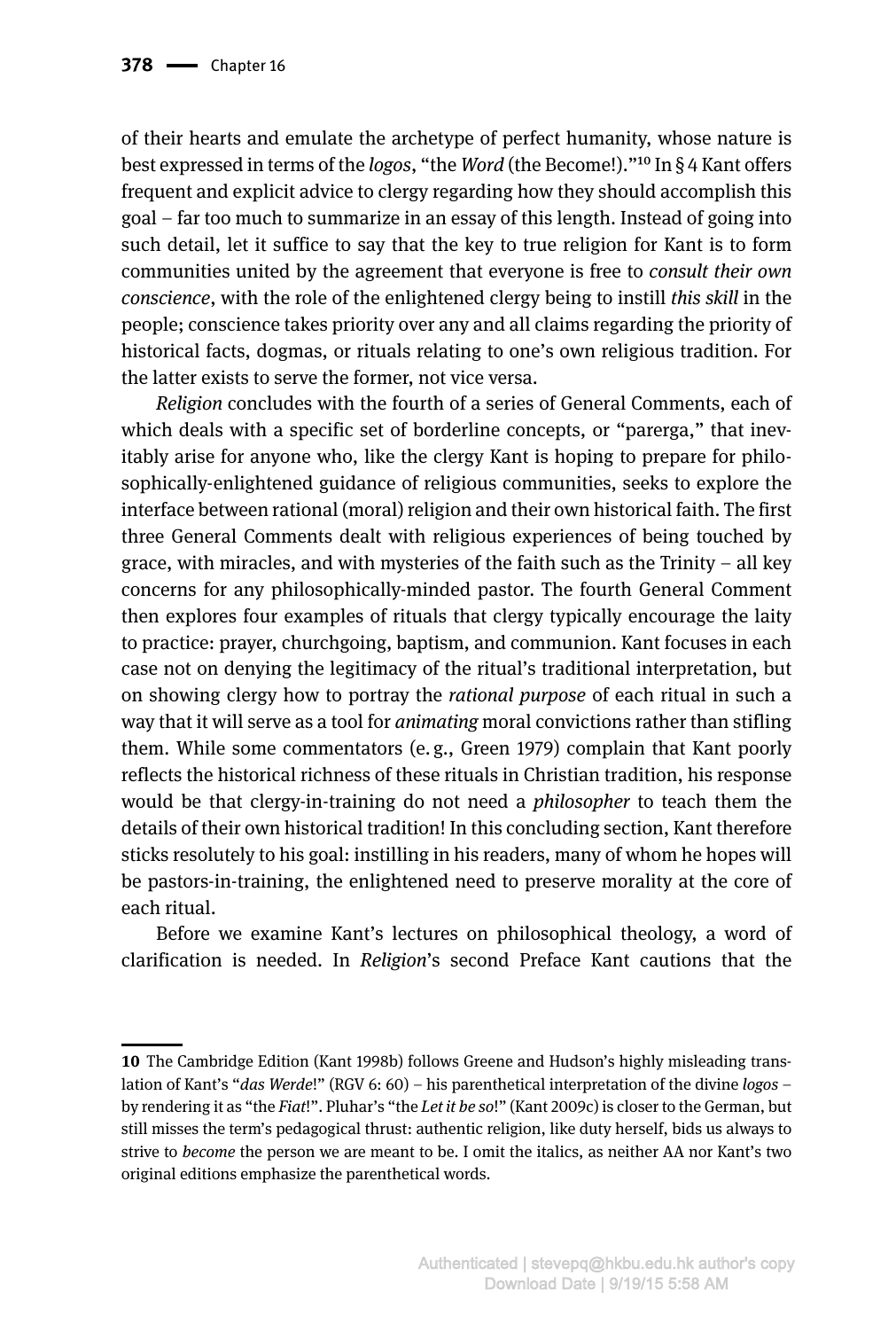philosopher's task (even in conducting the second experiment) must not include "the technically practical" consideration "of instructional method as a doctrine of art" (RGV 6: 12). Kant's point here is that the philosopher's task is not to teach clergy the *skill* of teaching well (e. g., *homiletics*); *that* art should be left to biblical theologians within a given religious tradition, for each tradition's idiosyncrasies may require a specific approach to such pragmatic skills. But this warning does not prevent philosophers (like Kant) from offering guidelines for *what* is to be taught and *which element* of one's teaching should be *prioritized* – i. e., from reminding clergy that what *matters most* is the moral impact of their teaching. It matters for reasons that go beyond any *specific* religious tradition; this is why religious pedagogy *is* a legitimate concern of philosophical theologians.

This overview of the religious pedagogy Kant presents in *Religion* has highlighted several key principles. Theology students preparing to enter the ministry should, first, be *open* to the voice of reason as complementing, clarifying, and deepening their understanding of the message of Scripture. Second, in teaching the Bible to laypersons under their care, clergy must never portray assent to historically-contingent facts as being *more important* than (rather than in the service to) moral reformation; for the latter (as Kant argues in the second General Comment) is the true miracle that all genuine religion aims to cultivate. Third, clergy must courageously recognize that their faith in the tradition they have been ordained to promote does not supplant their necessary ignorance of the *ultimate* truth of their tradition's historical truth-claims, so the stories and doctrines upheld by their tradition must be taught with humility, as *symbols* of the moral reality uniting all human beings. Finally, they must never allow their own political power within the church hierarchy to usurp the authority that properly belongs to the sanctity of each person's conscience.

## **4 The role of Kant's lectures in the development of his religious pedagogy**

The foregoing overview of Kant's mature theory of how clergy ought to shape their religious communities into centers for religiously-inspired moral education prepares us to return to the pair of questions posed at the end of section 1. These can be combined and restated as follows: To what extent did Kant's own lectures on philosophical theology serve as a "training-ground," both for Kant himself, to *develop* the pedagogical principles set out in *Religion*, and for his students, to be effectively trained in the ways described above? In order to answer this question, we must take a step back to the lecture notes from the mid-1780s – the very years when Kant was first publicizing his vision of enlightened moral education for and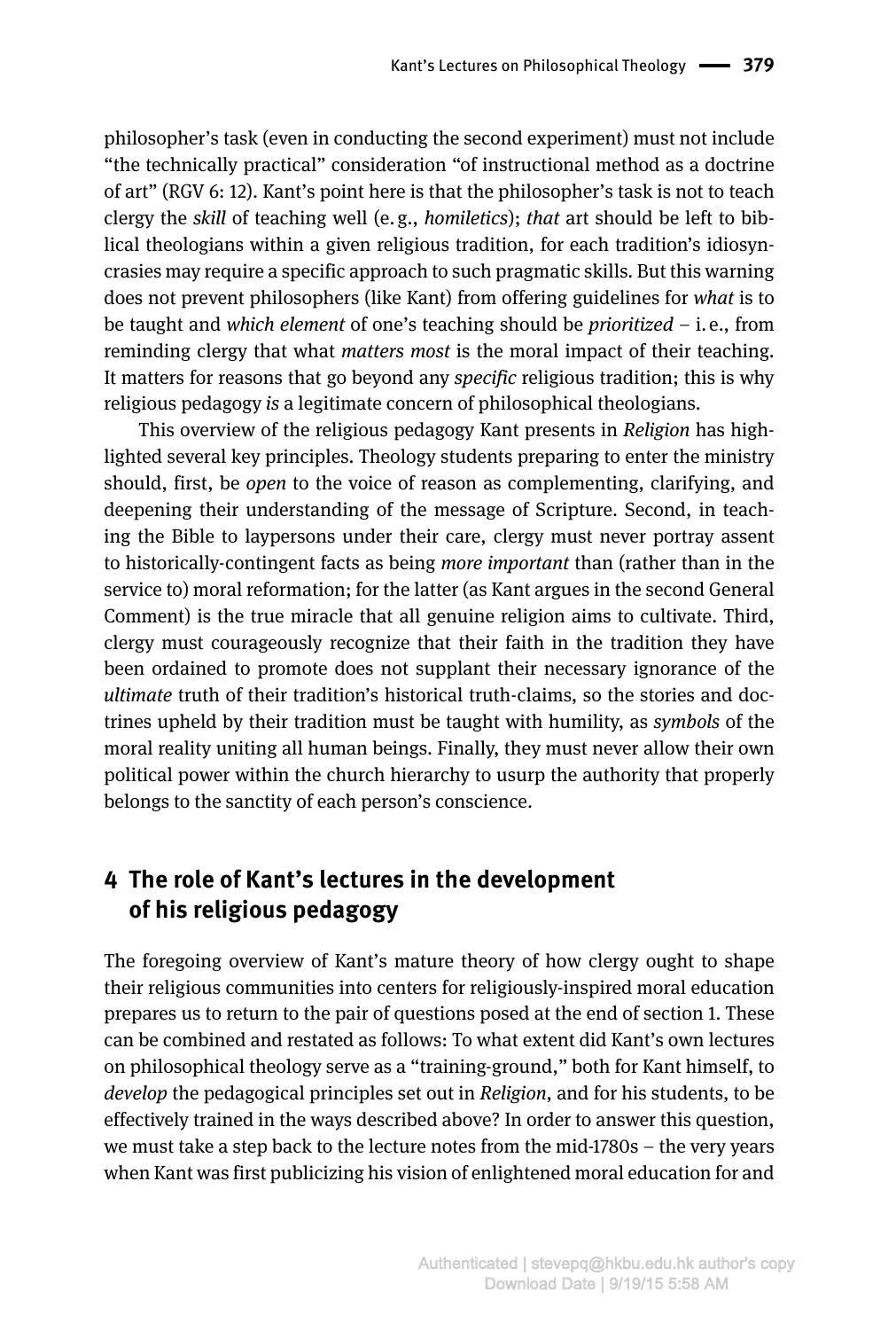by priests, doctors, and lawyers – to see how and to what extent he was already incorporating these ideas in his lectures on philosophical theology. Answering this question should enable us to determine whether Kant's concern for moral education in religious communities, as argued in *Religion*, marked a sudden change of emphasis or was the fruition of his long-term philosophical goal.

As mentioned in section 1, the text of the Pölitz student notes is based on a course of lectures Kant delivered in the winter semester of 1783/84, using textbooks by Baumgarten, Eberhard, and Meiners. Although the short Appendix relating to Meiners 1780 deals mostly with what we might today call "comparative religion," Kant's brief comments on a variety of non-Christian theological positions and religious traditions are not irrelevant to our discussion. For, although he claims in the second Preface that the focus of his "second experiment" will be on Christianity, *Religion* does contain numerous references to the same non-Christian traditions. Significantly, many points mentioned in the Appendix to his lectures (V-Phil-Th/Pölitz 28: 1122–6) also appear in *Religion*. The latter offers no hint as to Kant's source for these references; but we know that Meiners 1780 was his source for this portion of the lecture notes, and this in turn serves as evidence that when Kant delivered these lectures, he was already formulating the positions later published in *Religion*. Since the Meiners Appendix has no direct impact on the issue of moral *pedagogy* in religious communities, however, I will not comment further on it.

The Pölitz lecture notes begin with an Introduction that sets the stage for a course that was divided into two main parts, covering Natural Theology and Moral Theology. Whereas the content of these two parts is based on Baumgarten 1757, the Introduction consists mostly of Kant's responses to Eberhard 1781. Kant starts the Introduction by alluding to the pedagogical motives he has for teaching his course. After some opening remarks on "an idea of highest perfection" (V-Phil-Th/Pölitz 28: 993), Kant cites "Rousseau's Emile" and "Xenophon's *Cyclopaedia*" to illustrate how an understanding of proper "education" for a given individual "is a true idea of reason" (V-Phil-Th/Pölitz 28: 994). Such ideas are important because they provide human reason with a "maximum" that enables us to measure the degree to which we attain the ideal that is thereby described – a degree that in moral matters is called "virtue" as opposed to the perfection of holiness (V-Phil-Th/Pölitz 28: 994–6). On this basis, Kant explains, the goal of learning about "the concept of God" (V-Phil-Th/Pölitz 28: 997) is to "make use of it as a gauge by which we are to determine the smaller differences in morality." While he admits some "speculative interest" in such inquiries, they are "insignificant" in themselves, and should be regarded as "no more than a means enabling us to represent in a determinate way" the extent of imperfect human virtue. The real reason for engaging in such inquiries is to satisfy "the practical interest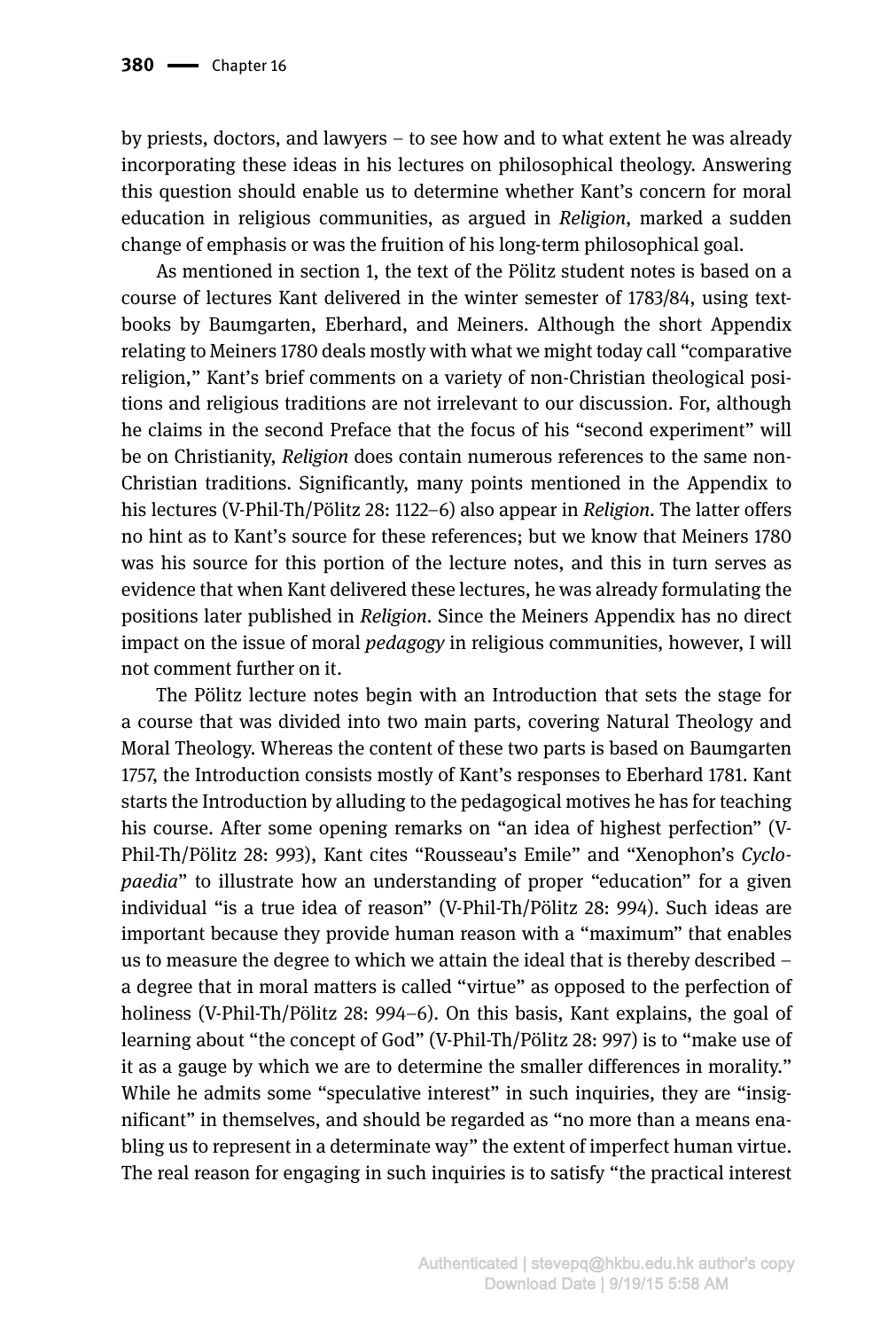which has to do with our making ourselves into better human beings" (V-Phil-Th/ Pölitz 28: 997). All too often, speculative appeals to God are prompted by "a lazy reason"; an attempt to clarify "our cognition of God" can attain "dignity" (V-Phil-Th/Pölitz 28: 997) only "insofar as it has a relation to religion."

Whereas Eberhard's text focused on training "scholars of the divine" (*Gottesgelehrten*), Kant insists that "in natural religion there is no place for scholarship" (V-Phil-Th/Pölitz 28: 998). He continues:

In general no cognition of reason a priori can be called learning. Learning is the sum total of cognition which must be taught. – The theologian or divine scholar must have true learning, since he must interpret the Bible, and interpretation depends on languages and much else which can be taught.

Here we see Kant formulating what was to be a crucial distinction in *Religion*, between philosophical theologians, who teach a priori truths of reason that lead students to natural religion through a simple process of honest self-reflection, and biblical theologians, who teach historically revealed truths that depend on numerous empirical factors and thus cannot attain universality. Part One of the Fourth Piece must be read in the context of this Introduction, if we are to understand that in pitting "The Christian Religion as a Natural Religion" (the title of Section One of Part One; RGV 6: 157) against "The Christian Religion as a Scholarly [or "Learned"] Religion" (the title of Section Two of Part One; RGV 6: 163), Kant is not implying that historical Christianity should *do away* with the latter (at least in the short term), but only that the clergy who are given the task of teaching their historical tradition to the laity must first be educated in natural religion, if they are to avoid leading the people astray. Section Two repeats the same point quoted above, that insofar as clergy are biblical scholars, they should be trained in ancient languages and other specialist knowledge that, as Kant now points out, cannot be universalized (RGV 6: 113, 166 f.). In other words, Part One of the Fourth Piece is the detailed outworking of the distinction between two types of religious education, which Kant had proposed in the Introduction to his lectures, nearly a decade earlier.

The remainder of the Introduction, like most of the main text of the Pölitz lecture notes, outlines and responds to the analysis of Natural Theology that concludes Baumgarten's *Metaphysica*. Very little of this content relates directly to that of *Religion*, especially its pedagogical goal. However, an understanding of the overall approach provides a helpful propaedeutic to *Religion*. In short, Kant divides "rational theology" into three parts: "transcendental theology" (dealing mainly with the definition of "God" and the ontological argument for God's existence) treats "God as *cause of the world*"; "natural theology" (dealing with themes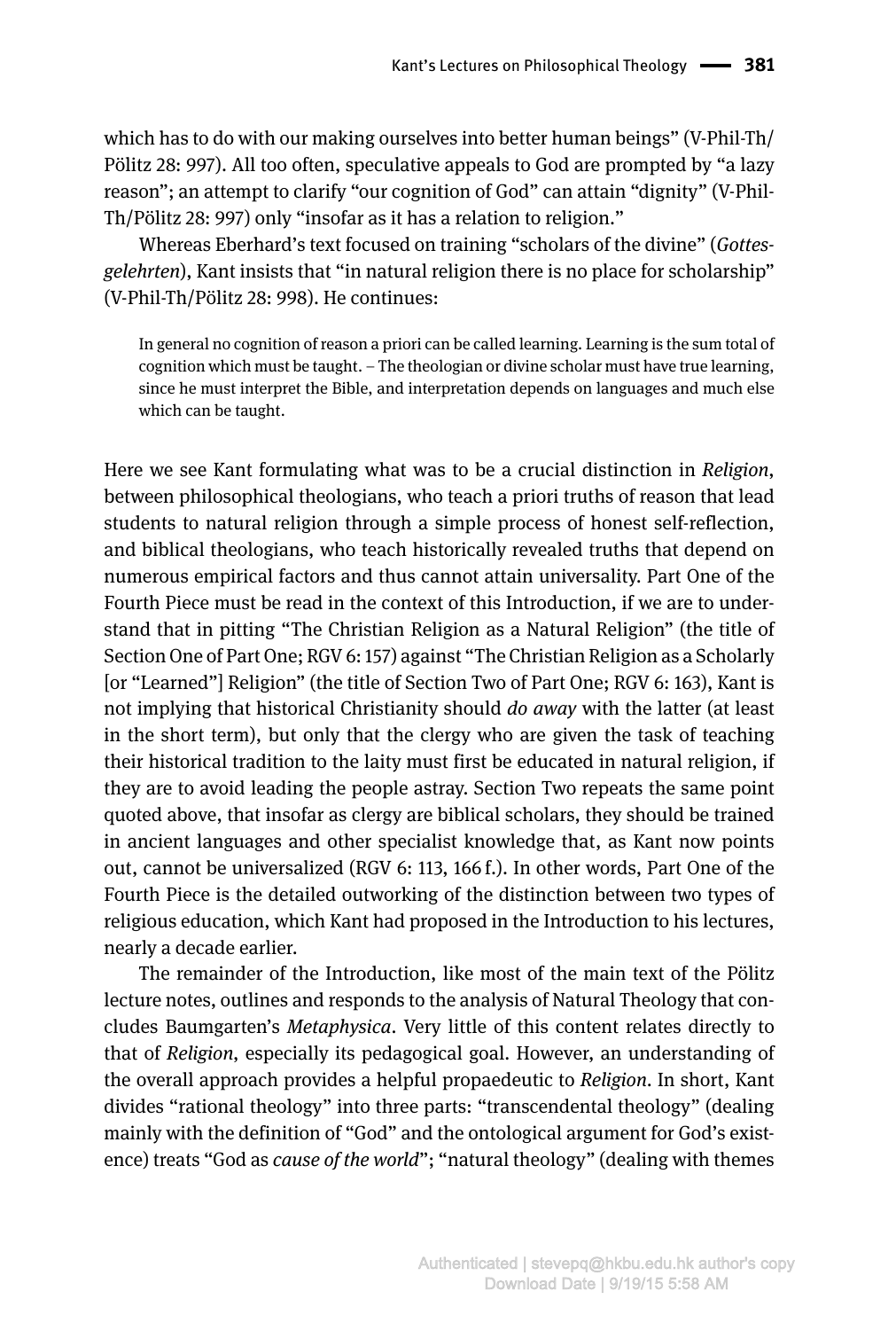relevant to the cosmological and physico-theological arguments) treats God "as *author of the world*, i. e., as a living God"; and "moral theology" (dealing with the moral argument that Kant was to refine a few years later, in the second and third *Critiques*) treats "God as *ruler of the world*" (V-Phil-Th/Pölitz 28: 1001). These three types of philosophical theology, taken together, aim to provide the "maximum" (i. e., the most complete) understanding of the concept of God that is possible from a priori principles. Natural *religion*, however, requires only a "minimum" cognition of God, consisting of three features: awareness "that we need a religion"; that this philosophical concept of God "is sufficient for natural religion"; and that this "concept of God is *possible*" (V-Phil-Th/Pölitz 28: 998). Historical religious traditions that appeal to some alleged *revelation* from God attempt to extend this minimum cognition to a confirmation of the maximum rational concept of God – and usually *beyond* that maximum, into the realm that reason can only regard as *mystery*. Other than mentioning this fact at several points, Kant's lectures make very little attempt to address the issue of what happens when revelation is *added*  to reason in this way; that is, the inquiry that becomes the focus of the second experiment in *Religion* is virtually absent in the lectures.

The lengthy Introduction to the lectures continues by distinguishing between "[t]he deist" as one who "accepts only transcendental theology" and the "theist" as one who actively believes in "a *living* God" (V-Phil-Th/Pölitz 28: 1001) – a distinction Kant had already made in the first *Critique* (KrV A633/B661). At various points throughout the lectures, Kant clarifies that his own position is that of the *theist*  (e. g., V-Phil-Th/Pölitz 28: 1050), even though the position he adopts with regard to our *speculative* cognition of God could be regarded as a form of "skeptical" (as opposed to "dogmatic") *atheism* (V-Phil-Th/Pölitz 28: 1010). Despite appearances to the contrary, skeptical atheism is *consistent* with theism, because the former merely entails the *negative* claim that one can never prove the existence *or nonexistence* of God; natural and moral theology, by contrast, provide *good reasons*  for actively *believing* in a God who (unlike the deist's God) actively participates in the world. Or, as Kant puts it, moral theism "renders superfluous everything that the skeptical atheist attacks" (V-Phil-Th/Pölitz 28: 1012). Thus, as he states at one point: "It is impossible for us to be satisfied with [the "*ontological* predicates that the deist ascribes to God"] alone, for such a God would be of no help to us" (V-Phil-Th/Pölitz 28: 1020; see also 28: 1123). In addition to providing an invaluable summary of the theology presupposed by (but not restated in) *Religion*, these lectures offer readers of *Religion* ample evidence of Kant's position: human beings must believe in God because *we need help with the task of being moral*.

The lectures convey a series of deep insights into Kant's understanding of how God interacts with the world – a position undergirding every argument in *Religion*. Acknowledging this presupposed theory can go a long way in clarifying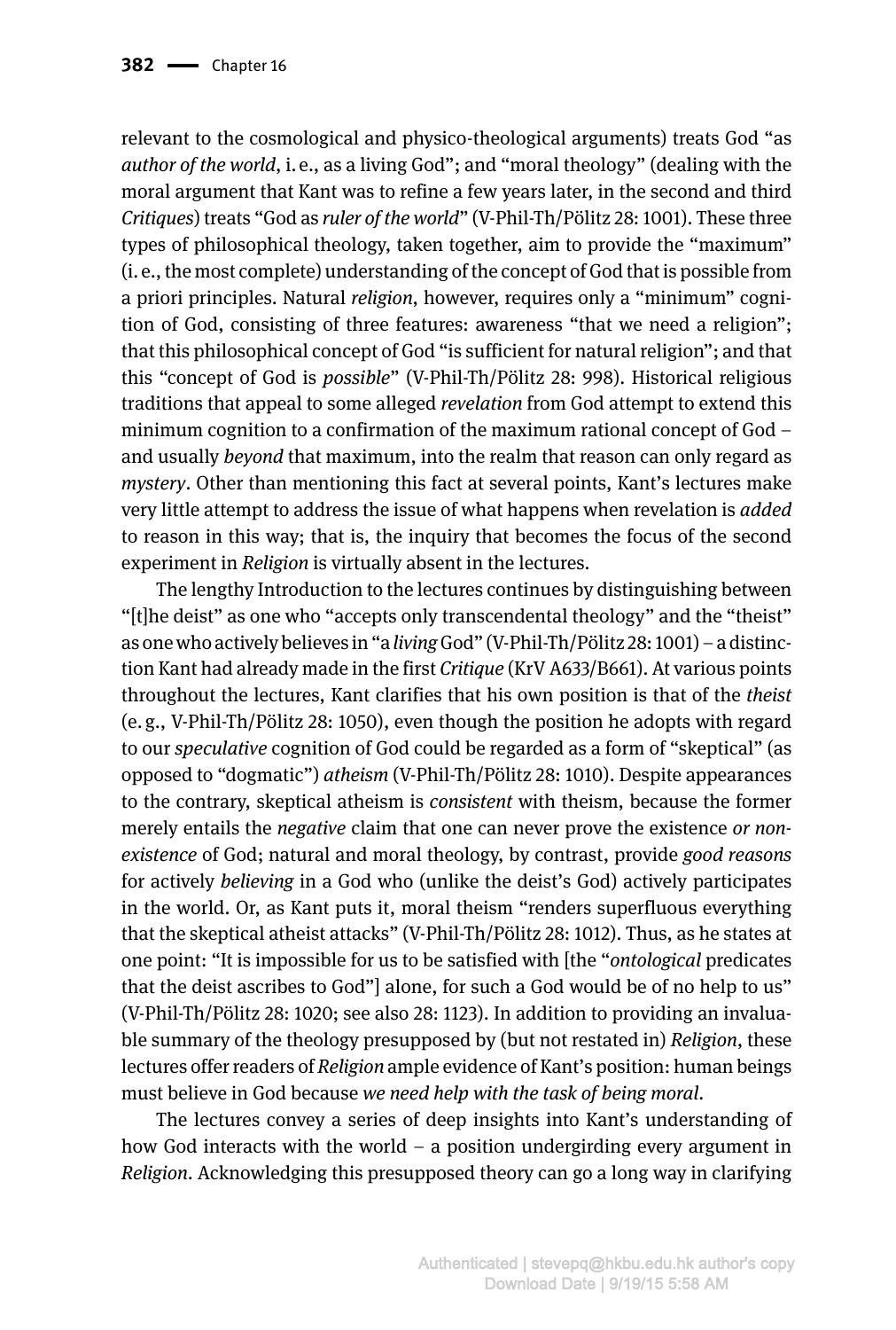some of Kant's most perplexing arguments in *Religion*. For example, whereas proponents of the age-old, moral-reductionist interpretation typically assume that "Kant declares that human reason is God,"<sup>11</sup> the lectures explicitly warn against making such an assumption – one that would amount to pantheism and/ or *dogmatic* atheism. After introducing his theory that God's form of cognition is best regarded as "intuitive understanding" (V-Phil-Th/Pölitz 28: 1051), Kant clarifies that this must not be taken as implying the sort of pantheism that Spinoza defended (V-Phil-Th/Pölitz 28: 1052); rather, the whole point of attributing "intuitive understanding" to God is to confirm that God

has no need for reason; for reason is only a mark of the limits of an understanding and provides it with concepts. But an understanding which receives concepts through itself has no need of reason. Thus the expression "reason" is beneath the dignity of the divine nature. (V-Phil-Th/Pölitz 28: 1053)

Inasmuch as "humanity" consists in the ability "to judge oneself as fortunate or unfortunate only by comparison with others" (RGV 6: 27), human understanding *must* draw its content from sensibility (for our "animality" defines us as beings who can continue to live only by depending on sensible impulses [RGV 6: 26]), deferring to the guiding light of reason in order to glimpse any ultimate truths (e. g., that "personality" consists in the intellectual "idea of humanity" in its perfection [RGV 6: 28]). By contrast, God's understanding immediately *knows*  everything and thus has no need for either sensibility *or* reason. Descriptions of God's nature that portray it as sharing a structural *similarity* to human reason (see below) are therefore "to be found only *in our* human representation of God's cognition, and not in this cognition itself" (V-Phil-Th/Pölitz 28: 1054).

When Kant turns his attention to moral theology, in the second main part of the lectures, he clarifies (V-Phil-Th/Pölitz 28: 1072) that "morality not only shows us that we have need of God, but it also teaches us that he is already present in the nature of things and that the order of things leads us to him." This is the essence of what, as I have argued elsewhere (Palmquist 2008a), can be called Kant's "moral pan*en*theism": the element of truth in Spinoza's *pan*theism, making it so

**<sup>11</sup>** Pontynen 2006: 132. This popular view, presupposed by those who prefer to view their beloved Kant as *nothing more* than a skeptical atheist, typically treats his "moral theism" as merely an attempt to appease the weak-minded or unphilosophical masses. The most commonly quoted representative of this position is Heinrich Heine, who in 1834 famously quipped (Heine 1959: 119) that the second *Critique*'s moral argument was merely Kant's concession to Lampe; I directly refuted such claims in Palmquist 1992a and Palmquist 1992b (cf. Palmquist 2000: chapters IV and VI).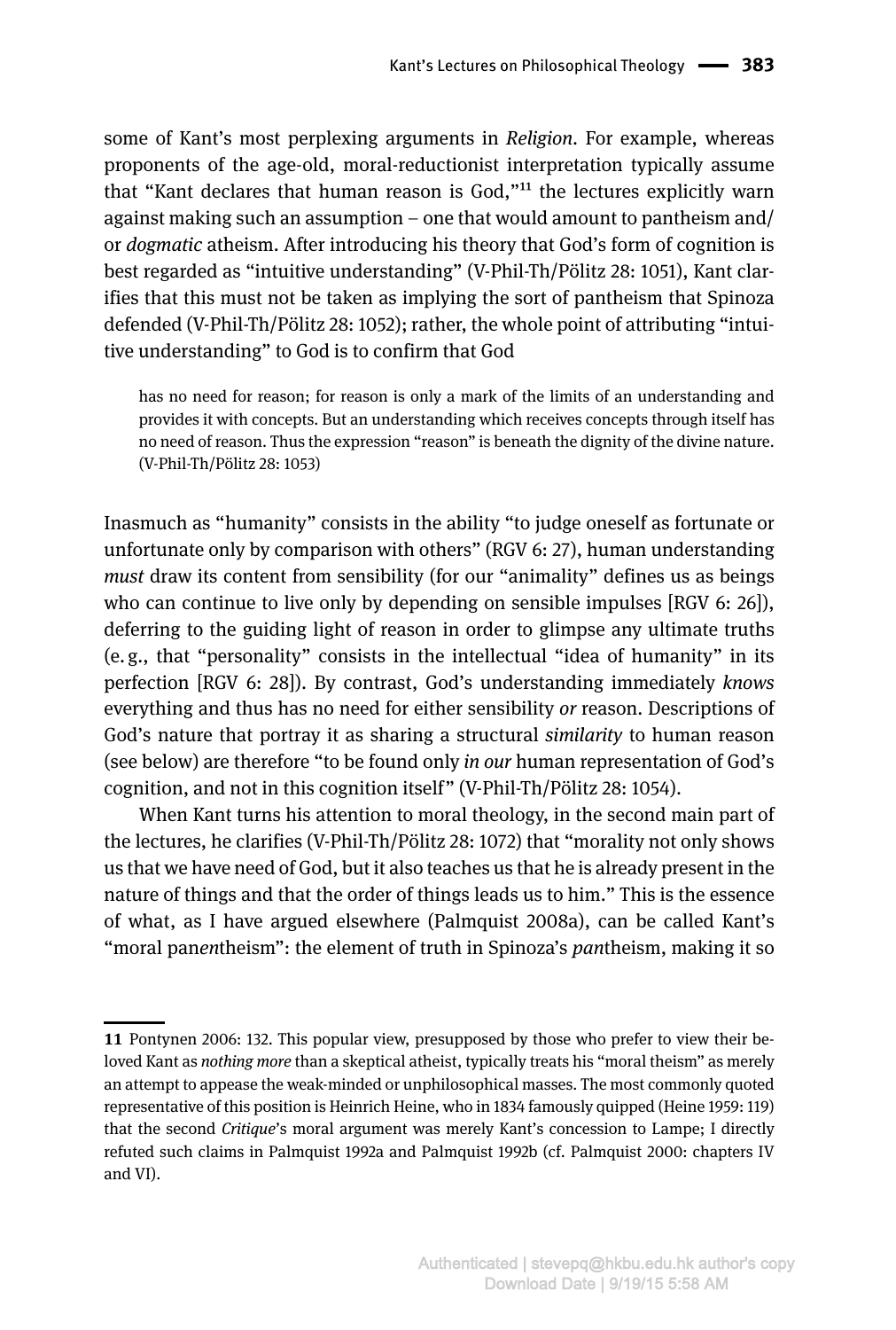deceptively attractive, is that God's presence *does* permeate our *moral* nature; yet Kant's God radically transcends the world as we know it, this being the basis of Kant's criticism of Spinoza. Whereas we cannot identify Kant's God with Reason, Kant himself explicitly states that "God is … the moral law itself, as it were, but thought as personified" (V-Phil-Th/Pölitz 28: 1076; see also 1091). This is why Kant is reluctant to allow any place for miracles within our *understanding* of the natural world (cf. RGV 6: 84–9), yet he openly states that if we wish to believe in a miracle, then "such an effect would have to be *a miracle of the moral world*" (V-Phil-Th/Pölitz 28: 1106 f.; see also 1112) – a position he subsequently defends in *Religion* (RGV 6: 89n). Kant further reveals his tendency toward moral panentheism (or "Critical mysticism," as I called it in Palmquist 2000, Part Four) when he interprets God's "omnipresence" as referring necessarily to "an *inward* presence" (V-Phil-Th/Pölitz 28: 1107) – i. e., a *moral* presence, since God's absolute nature must be conceived as transcending both time and space.

Kant goes on to define "inward presence" as "an action of the duration of the very substance in a thing" (V-Phil-Th/Pölitz 28: 1107). As if to prefigure contemporary theories of non-local causality at the quantum level, he then adds: "God's omnipresence is therefore *immediate* and *inner* but not *local*" (ibid.). That this amounts to a form of panentheism even in a non-moral sense is suggested by Kant's further claim that "space is a phenomenon of God's omnipresence" (V-Phil-Th/Pölitz 28: 1108) – i. e., space exists *in* God and can be regarded as an "appearance" of God, even though (contra Spinoza) it cannot be simply *identified*  with God. As usual, and as also occurs repeatedly in *Religion*, Kant cautions his students against interpreting this theory as an un-Critical, *delirious*12 form of

**<sup>12</sup>** The Cambridge Edition (Kant 1998b) translates "*schwärmerisch*" as "enthusiastic"; Pluhar (Kant 2009c) has "fanatic," and Greene and Hudson (Kant 1934) "fanatical." Yet Kant explicitly distinguishes between "*Schwärmerei*" and "*Enthusiasmus*" ("enthusiasm") in KU 5: 275: the latter "is comparable to *madness* [*Wahnsinn*]," while the former "is comparable to *mania*  [*Wahnwitz*]," which Kant goes on to describe as "a disease." Anth 7: 202 defines "mania" as "*mental derangement*," with some variants having "*delirium*" as a synonym for "mania" (Anth 7: 202n). Kant nowhere suggests that "*Schwärmerei*" necessarily expresses itself as an ism-like commitment accompanied by frenzied *zeal* (this being the common meaning of "fanaticism"); rather, it is a *mental derangement* that causes us to believe we are experiencing something that is not actually occurring – as when someone in the throes of infatuation interprets her idol's actions as responses to her, when in fact he remains oblivious to her existence. Indeed, "*Schwärmerei*" in no way refers to an "-ism," a system of belief (as in "capital*ism*" or "de*ism*"), but to a *feature* or *characteristic* of certain ways of believing in such systems. Thus, when Kant refers to "*Schwaermereyen der Fanatiker*" (V-Anth/Mron 25: 1257), he is not merely being redundant ("the fanaticism of the fanatic"), but is citing a *feature* exhibited by many fanatics: "the delirium of the fanatic." In *Religion* Kant distinguishes two distinct types of *Schwärmerei*: either dark and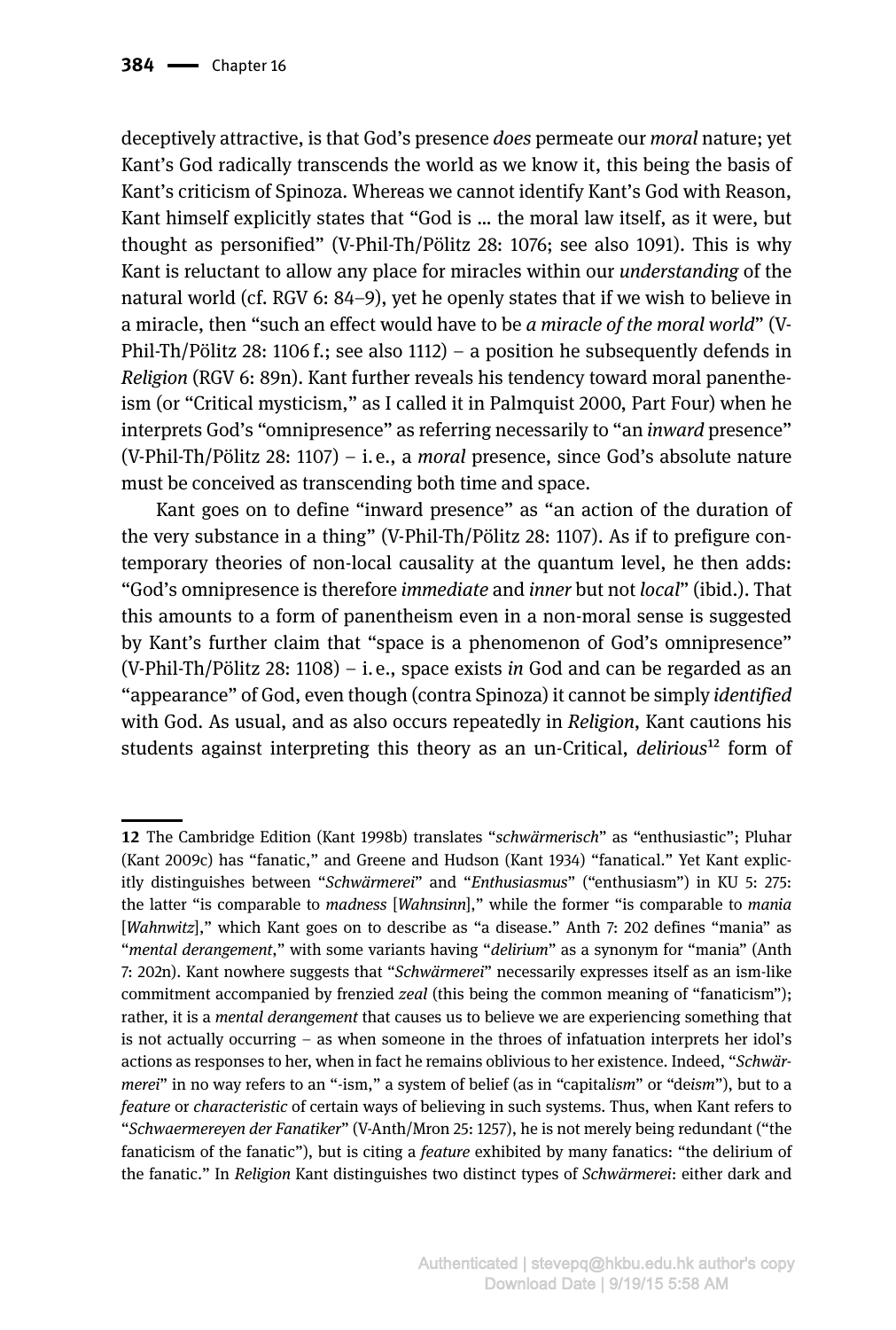mysticism, whereby one deludes oneself into believing we can *grasp* this mystical presence of God (V-Phil-Th/Pölitz 28: 1109): "this omnipresence cannot be felt by any of us, nor can any of us be certain for himself that God is operating in him in any particular case." Throughout *Religion* Kant repeats and further develops this warning about the dangers of allowing legitimate religious experience to be usurped by "mystical delirium" (RGV 6: 130), a "supposed inner experience" of "effects of grace" (RGV 6: 53; cf. 83, 201) that can be "sweet or … fearful" (RGV 6: 68), but risks depriving "the teaching" of "bare morality," as it relates to "the unambiguously moral feeling …, of its dignity" (RGV 6: 114). The "religious *delirium*" whereby the believer claims to be able to "distinguish effects of grace from those of nature (of virtue), or perhaps even [believes the former] can produce the latter in oneself" (RGV 6: 174), is "a delusion" because human beings do not possess "a receptivity to an intuition" that would enable us to feel "the immediate presence of the highest being" (RGV 6: 174 f.). "Delirious religious delusion … is the moral death of reason" (RGV 6: 175) because, as the lectures suggest, having such an experience would amount to *being God*; we would require a form of understanding that had no need of sensibility or reason.

Kant's harsh rejection (in *Religion*) of all forms of religious experience that put the believer into a delirious stupor is required by the theory of divine-human interaction developed in the lectures: God is *timeless* and *extramundane*, whereas all products of human reason are and must be bound by spatio-temporality. As such, God must be regarded as "immutable": even though from our limited standpoint God might *appear* to "change," the only way we can depict to ourselves a God who interacts with the world (while remaining God) is to regard God's involvement with the world as "one infinite act" that encompasses the entire manifold of different ways of relating to God that we experience (V-Phil-Th/Pölitz 28: 1096; see also 1110). Kant's explanation of this paradox is worth quoting at length:

From this highest immutability of God with respect to all his realities it follows that it is anthropomorphic to represent God as able to be gracious after he was previously wrathful. For this would posit an alteration in God. But God is and remains always the same, equally gracious and equally just. It depends only on us whether we will become objects of his grace or of his punitive justice. The alteration, therefore, goes on *within us;* it is the relation in which we stand to God which is altered whenever we improve ourselves, in such a way that, whereas previously our relation to God was that of culpable sinners to a just God,

<sup>&</sup>quot;fearful" or bright and "sweet" (RGV 6: 68). For a more detailed defense of this translation, see the "delirium" entry in the Glossary to Palmquist 2015b: 520 f.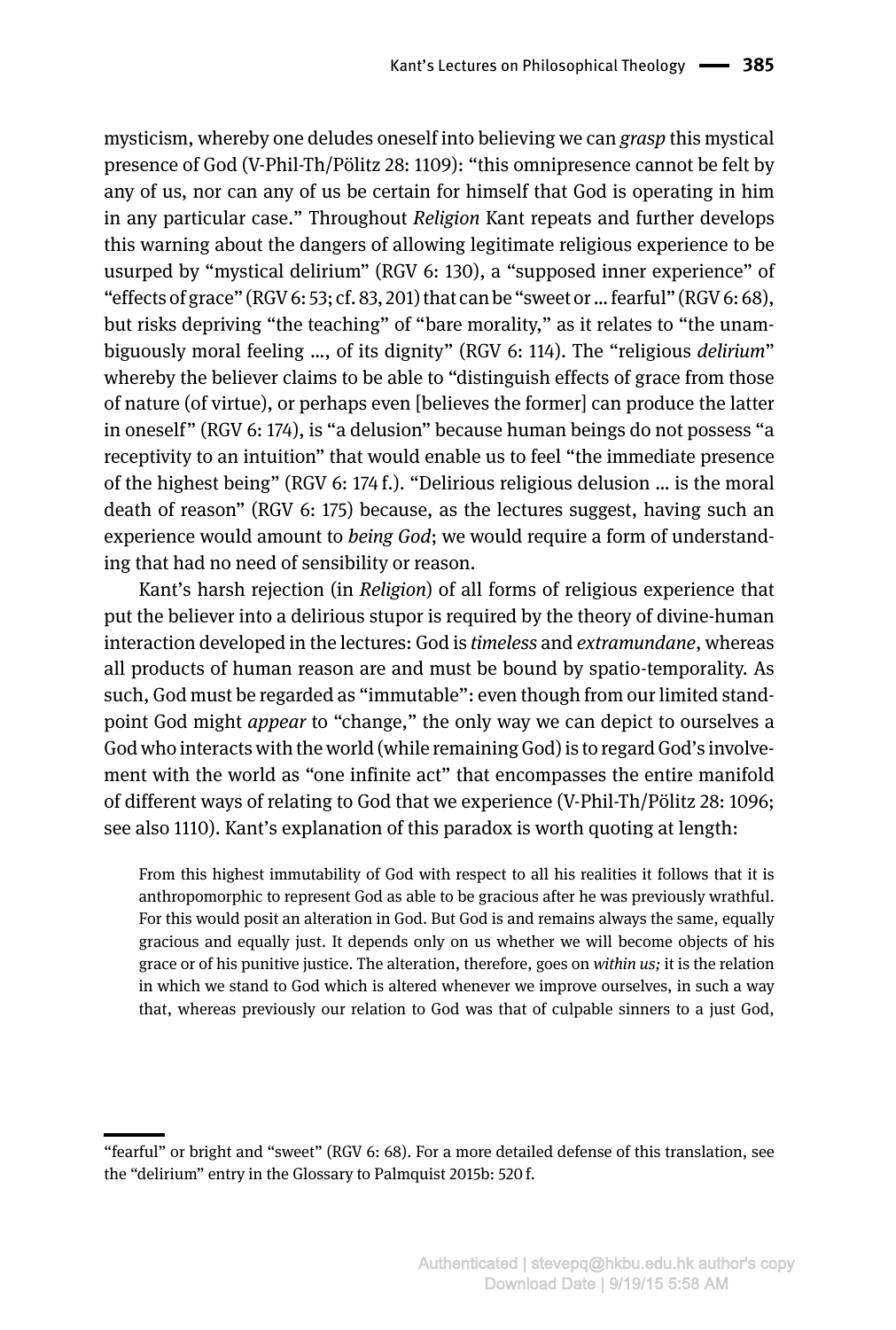afterward, after our reformation, $13$  this relation is removed and the relation of righteous friends of virtue takes its place. (V-Phil-Th/Pölitz 28: 1039)

This passage, read in light of the detailed theory of grace that Kant defends in *Religion*, clarifies two conundrums that have plagued commentators. First, it implies that Kant took seriously the possibility that divine grace is not merely an optional extra supplied by Christian revelation, but that reason (i.e., morallyinspired *natural* religion, the topic of Kant's first "experiment" in *Religion*) also has a place for it. Indeed, we see in this passage (albeit, in embryonic form) the same theory of grace that Kant elaborates in *Religion* as an expression of divinehuman *partnership*. In a nutshell, Kant's mature position is that human beings are born with a "predisposition to good" that has a divine aspect (namely, the moral idea within us, otherwise known as the "good will") but that another aspect of that same predisposition (namely, our animality, with its inclination to engage in acts of self-gratification) tempts reason to prioritize self-love over the moral "ought," this choice constituting a "propensity to evil"; the moral character of individual human beings is therefore determined by whether or not their initial evil "conviction"14 has been *reformed*.15 Second, this in turn adds significant clarity to Kant's difficult theory of the timeless, noumenal "deed" that determines our moral character (see, e.g., RGV 6: 31); for we can now see that, to the extent that human beings share in God's noumenal nature, we too must be depicted as committing only one act (namely, the act of choosing to be human, and thus necessarily engaged in the lifelong conflict between animality and personality – the latter in its perfect manifestation being the unchanging holiness of divinity); the appearance of a "fall" into evil and of the need for "a return to the good from which [human beings have] deviated" (RGV 6: 44) arises only when we view ourselves in terms of our volition<sup>16</sup> – i. e., in terms of the fact that we always

**<sup>13</sup>** The Cambridge Edition (Kant 1998b) has "improvement" here for "*Besserung*." I use "reformation" because Kant argues in RGV 6: 47 that the change of heart that lies at the basis of this change is a *one-off* "revolution" – a *bettering* that suggests reformation rather than gradual change.

**<sup>14</sup>** The Cambridge Edition (Kant 1998b) follows Greene and Hudson in translating "*Gesinnung*" as "disposition"; Pluhar (Kant 2009c) uses the more psychological-sounding "attitude." For a thorough defense of my use of "conviction," including a classification and contextual analysis of all 169 uses of "*G/gessin-*" words used in *Religion*, see Palmquist 2015a.

**<sup>15</sup>** For a detailed account of Kant's theory of moral reformation, see Palmquist 2010.

**<sup>16</sup>** Pluhar (Kant 2009c) and the Cambridge Edition (Kant 1998b) translate "*Willkür*" as "power of choice," whereas Greene and Hudson (1934) use a superscript "w" (e.g., "will"" or "choice"") to distinguish it from "*Wille*." The standard definition of "volition" is "power of choice," and the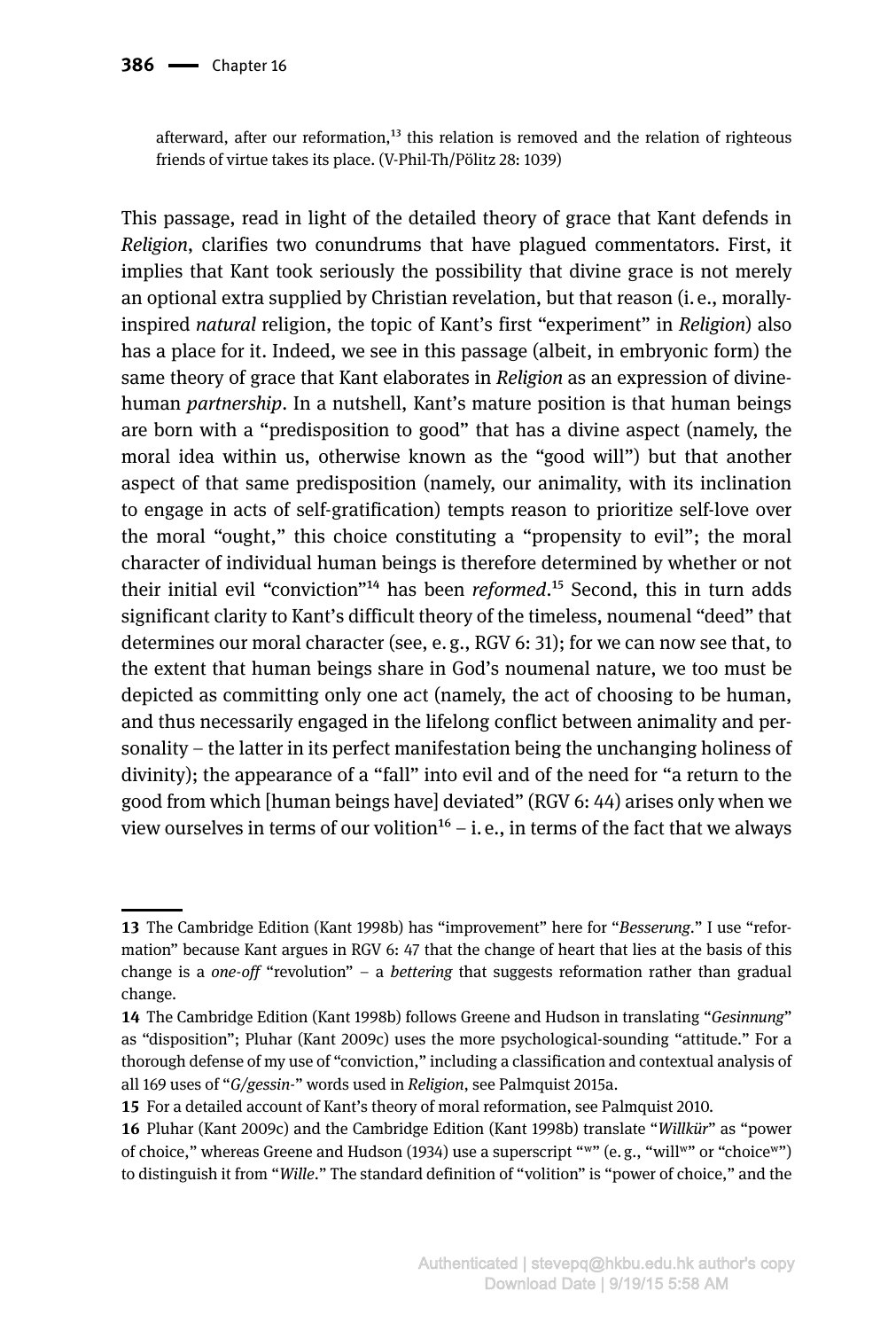remain free to make choices regarding how we will act in every spatio-temporal situation. The perfect grace that God's holiness offers to the world thus always remains constant; "*we* [i. e., authentically religious persons] feel it to be stronger because we no longer resist it; the [divine] influence itself remains the same" (V-Phil-Th/Pölitz 28: 1039 f.).

*Conclusion*. This section's synopsis of the *religious* themes addressed in the student notes illustrates that Kant's lectures on philosophical theology deal primarily with issues that are more closely related to the *theological* positions defended in the three *Critiques* – most notably, to questions relating to the nature and existence of God – than to the nature and proper implementation of actual religion. Thus, while the lectures serve as a crucial theological propaedeutic to *Religion*, and can therefore aptly be regarded as Kant's *personal* training-ground for his later development of a more thoroughgoing analysis of empirical (revealed) religion as such, they made only a feeble start to the task of training the theology students who attended these lectures (many of whom would go on to become clergy) in the art of religiously-inspired moral pedagogy. Although the Introduction to the lectures begins with a clear statement of Kant's concern for *educating*  people in the proper approach to *religion*, the lectures themselves are far from delivering the goods. He does state at one point (V-Phil-Th/Pölitz 28: 1066) that, given God's all-sufficiency, it "would not be suitable to the dignity of the most blessed being" to act "as if God were out for praise or glory." This and the similar warnings made later in the course – that we must not try "to entic[e] [God's] favor by rendering him all sorts of praise" (V-Phil-Th/Pölitz 28: 1102), that "we must never regard our *prayer* as a means of getting something,"17 and that the use "most peoples" make of "the entire natural concept of God" is "nothing else than … a superstitious object of ceremonial adoration and hypocritical high praise" (V-Phil-Th/Pölitz 28: 1118) – all hint at the moral pedagogy that Kant obviously wanted the theology students attending his lectures to internalize. As such, they foreshadow the far more detailed discussion of "pseudoservice" and "religious delusion" in *Religion*, concluding as it does, in the fourth General Comment, with

former works well as a translation of "*Willkür*," referring to anything subject to human "choosability."

**<sup>17</sup>** V-Phil-Th/Pölitz 28: 1112. As in *Religion*'s fourth General Comment, Kant continues by noting that prayer can also have a good and proper (i.e., morally constructive) use: "as regards corporeal advantages, we ought to offer [prayer] both with a trust in God's wisdom and with submission to this wisdom. The greatest utility of prayer is indisputably a *moral* one, because through prayer both thankfulness and resignation toward God become effective in us." For a thoroughgoing analysis of Kant's philosophy of prayer, see Palmquist 1997 (cf. Palmquist 2000: appendix VIII).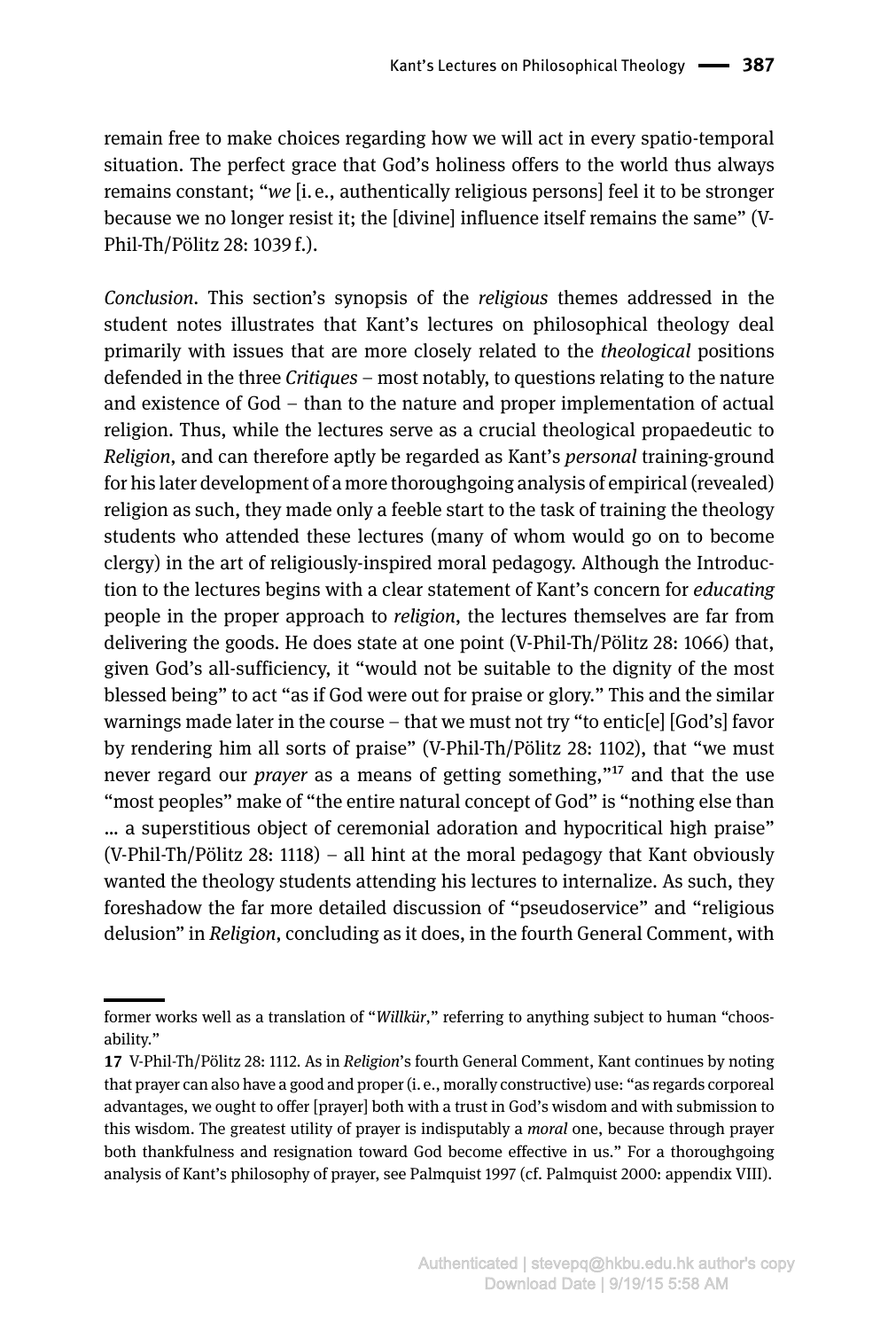a discussion of the delusion of controlling God through a false understanding of the role of rituals such as prayer. However, in the lectures these warnings appear as merely passing comments, whereas in *Religion*'s Fourth Piece they become the main focus of Kant's argument.

Kant's lectures provide unmistakable evidence that he was already concerned about religious education in the early 1780s. For example, at the outset of his discussion of the problem of evil (V-Phil-Th/Pölitz 28: 1077), he speculates that God "gave the human being senses" – these being the occasion for our reason to choose evil – "to be moderated and overcome through the education of his understanding." However, his solution to the problem of evil follows the theological tradition of seeing it as a "*mere negation* and … *limitation of the good*" (V-Phil-Th/Pölitz 28: 1078), without referring to anything remotely similar to the radically *religious* "propensity to evil" that dominates the First Piece of *Religion*. For only in *Religion* is Kant concerned with interpreting *revealed doctrines*, such as original sin. Likewise, his brief discussion of immortality depicts it as an occasion for "moral growth": "if in this world [a person] strives to act in a morally good way and gradually attains to moral accomplishment, he may hope to continue his moral education [in the afterlife], too" (V-Phil-Th/Pölitz 28: 1085). While this comment on its own foreshadows the arguments of the second *Critique's*  Dialectic, more than any arguments in *Religion*, Kant's next point is that any hope of receiving *rewards* from God must stem not from an appeal to God's *justice*  but from an appeal to God's *benevolence* (V-Phil-Th/Pölitz 28: 1085) – a nuanced point that should help readers of *Religion* understand why Kant is so reluctant to *spell out* an explicit theory of divine grace: *justice* corresponds to the theme of the second *Critique* and (as Kant insists both in the lectures and throughout his Critical writings) human beings "can never expect rewards from God's justice" because "we can never do more than is our duty" (V-Phil-Th/Pölitz 28: 1085); yet *benevolence* corresponds to the theme of the third *Critique* (i.e., the "interest" human reason has in fulfilling our desire for "pleasure"<sup>18</sup>) and any hope of ben-

**<sup>18</sup>** Kant associates the third *Critique* with the faculty of "pleasure and displeasure" (*Lust und Unlust*); but its arguments reveal that reason's special interest in this faculty leads it to experiences that offer a higher fulfilment of our natural mental capacity, in terms of "satisfaction" (*Wohlgefallen*). In *Religion* Kant consistently uses the latter term to refer to *God* being (or not being) *satisfied* with human beings. Unfortunately, Pluhar and other translators often translate this term as "liking" or "pleasing," thus making it difficult to distinguish from *Lust*. My translation (in Palmquist 2015b) reserves "pleasing" for forms of *gefallen*, which Kant consistently uses throughout *Religion* to refer to *false* attempts to *ingratiate* God, with *Wohlgefallen* referring to *genuine* satisfaction of God's demands, through adoption of moral convictions. Benevolence is the idea of reason that provides human beings with *hope* that God will indeed be satisfied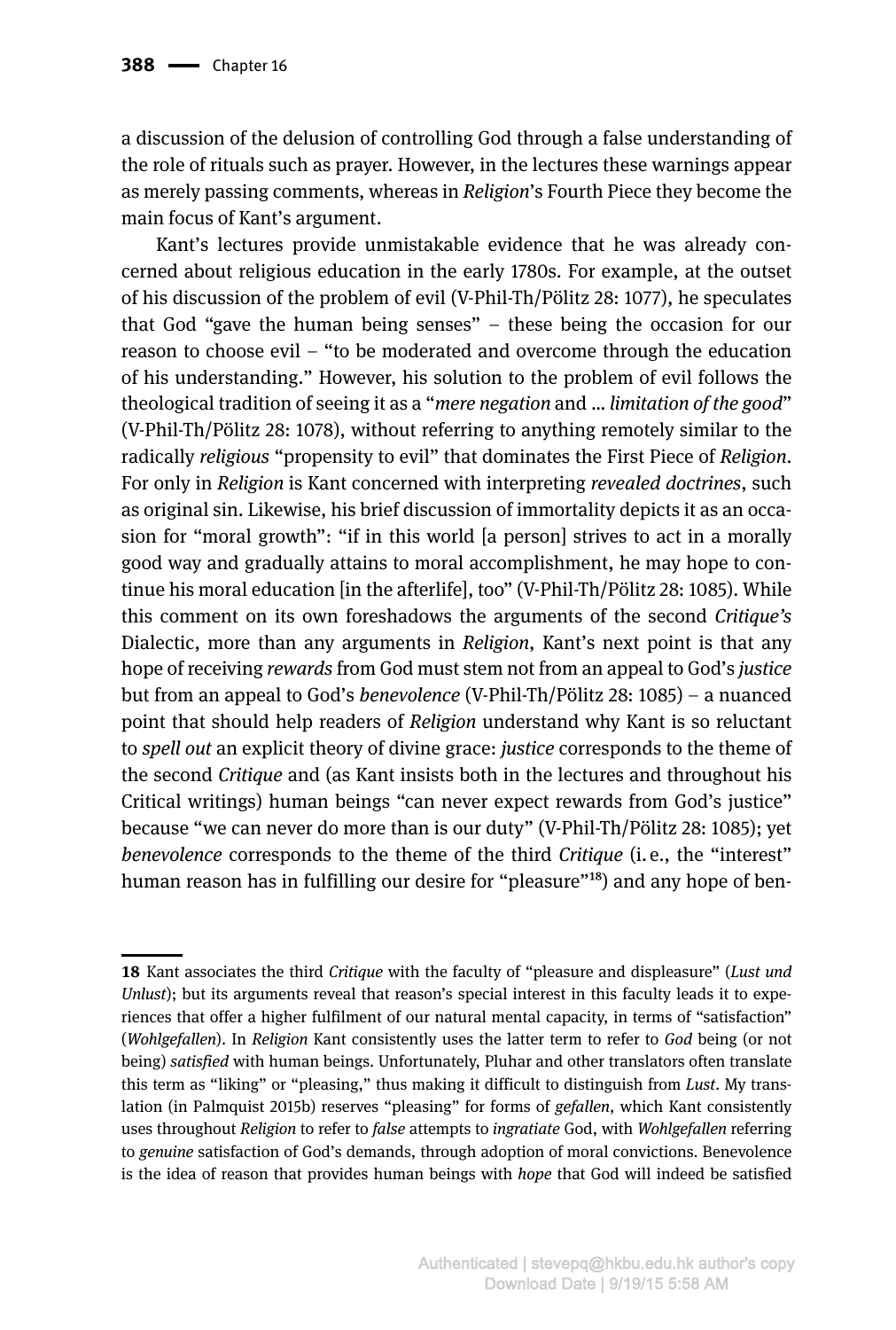efitting from this aspect of God's nature must be based on an appeal to *historical*  (revealed) religion.19

Probably the only exception to this observation, that the lectures merely *foreshadow* the themes that eventually became the focus of *Religion* rather than working them out in any detail, is that they do present a fairly detailed account of the various *non-Christian* religious traditions that uphold some version of the doctrine of the Trinity: following Meiners' text, Kant depicts this as a nearly universal characteristic of world religions (V-Phil-Th/Pölitz 28: 1074 f.) – comments that were later incorporated in a very similar form in *Religion* (RGV 6: 140 f.). Kant's position (as mentioned in all three *Critiques* and *Religion*, as well as being a key focus of these lectures) is, of course, that our most profound and useful way of thinking of God is in terms of a *moral* Trinity. This is not because Kant seeks to identify God with reason (see footnote 11), but because our a priori cognition of God can be based on nothing other than the structure of human reason. Thus, God as holy lawgiver is how our theoretical reason *must* think of God; God as benevolent ruler is how our (judicial) capacity for pleasure and displeasure requires us to present God to ourselves; and God as righteous judge is how our practical reason (e. g., as manifested in conscience) necessarily shapes philosophical theology (V-Phil-Th/Pölitz 28: 1075). Kant is not saying God necessarily *is* a lawgiving, benevolent Reason that judges us with perfect righteousness, but that we must *conceive* of God in this way, if the idea of God is going to be of any practical use in educating human beings to become better persons. This theme is covered in similar detail in both the lectures and *Religion*, but it has only minimal implications for Kant's moral pedagogy, serving more as a propaedeutic than as instruction in moral pedagogy as such.

We can now answer the two questions posed at the end of section 1. Our analysis of Kant's lectures on philosophical theology here in section 4 provides ample evidence that his lectures were, indeed, a formative step on the way to several of

with the latter, even though our attempts to be good are inevitably imperfect – an argument that relates not so much to divine *justice* as to divine *goodness*.

**<sup>19</sup>** Other references to education and/or the cultivation of reason in V-Phil-Th/Pölitz are very brief allusions, with no direct implication for religion. Thus, at V-Phil-Th/Pölitz 28: 1097 Kant mentions that astronomers have "taught us modesty and caution in our estimation of ["the whole world"  $-$  i.e., the universel." He then adds that "the cultivation of our own reason urges us to assume and use" the "necessary maxim of our reason that in every animal and plant there is not the least thing that is useless and without purpose" (V-Phil-Th/Pölitz 28: 1098). While these examples illustrate how natural theology has an *educative* emphasis, they do not concern specifically *moral* or *religious* education. For an excellent account of how Kant affirms the wise use of rhetorical devices in moral and religious education, see Stroud 2014.